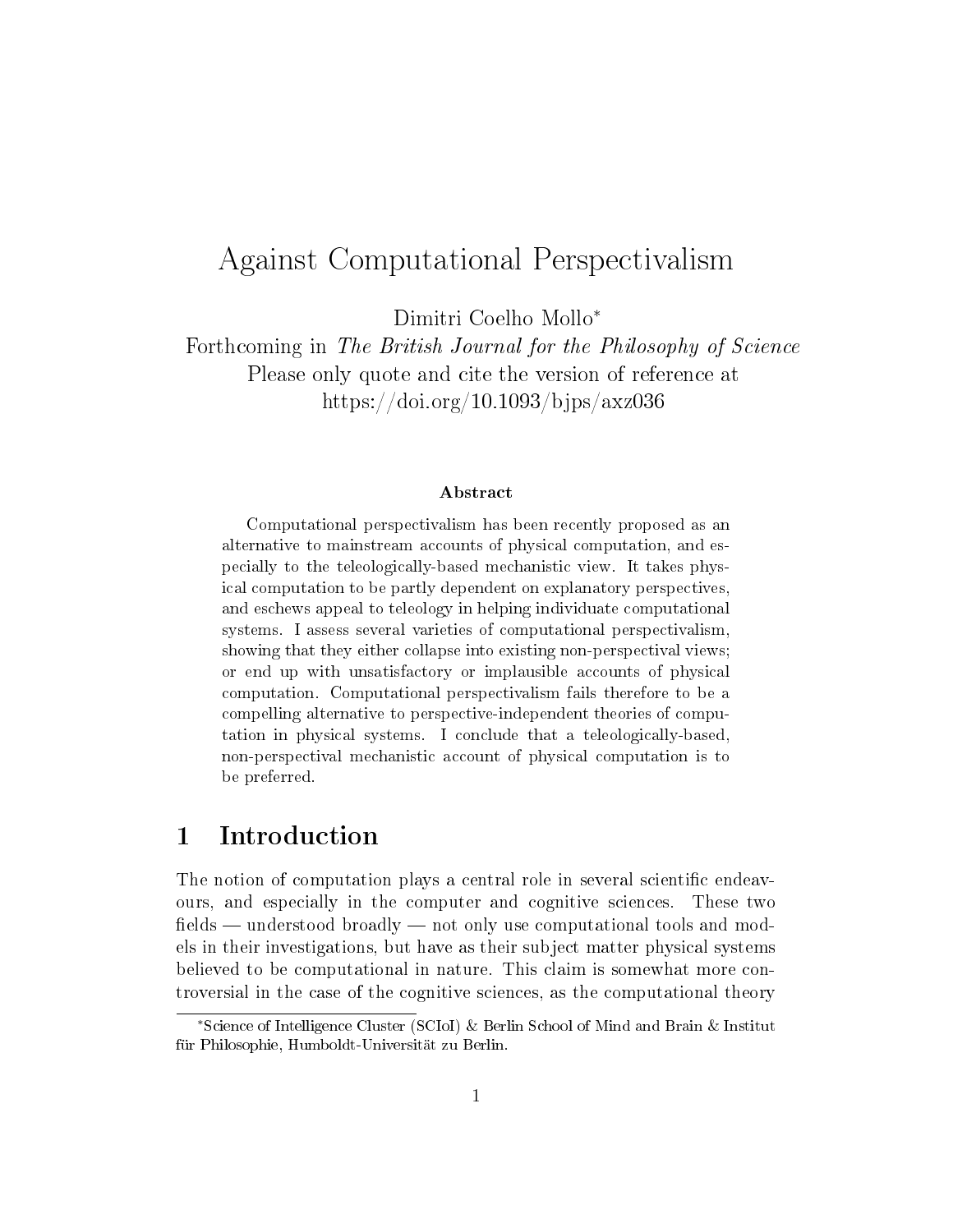of cognition, despite its widespread adoption since the Cognitive Revolution in the '50s, has found many detractors through the years. However, occasional scepticism notwithstanding, a large consensus has formed around the idea that cognitive systems are computational  $-$  a consensus that survives and thrives to this day (Kriegeskorte & Douglas 2018). Their computational nature, moreover, is supposed to help explain their cognitive nature and their capacity to lead to intelligent behaviour. As Fodor (1985, p. 93) once put it, the fundamental breakthrough of the Cognitive Revolution in comparison to past (representational) theories of mind was the adoption of the notion of computation to explain cognitive processing.

Naturalising physical computation is often taken to be crucial for the project of the cognitive sciences<sup>1</sup>. Given its central place in the computational $cum$ -representational basic framework of the cognitive sciences, philosophers aim to produce naturalistic theories that yield a robust, objective, non-trivial notion of computation in physical systems. Attacks against the feasibility of this project have been taken to cast doubt on the foundations of the cognitive sciences (e.g. Putnam 1988, Searle 1992, Van Gelder 1995)<sup>2</sup>. The underlying worry is that without such a naturalistic account of computation, mainstream cognitive science would be missing one of its sustaining pillars, the computational theory of cognition.

In the past decade, a particularly promising robust theory of computation has gained traction: the mechanistic view of computation (Piccinini 2015, Milkowski 2013, Fresco 2014, Coelho Mollo 2018). Piccinini's version of the view, in which appeal to natural teleology plays a crucial role, has been especially influential. The mechanistic view seems particularly well-equipped to satisfy three important desiderata for theories of physical computation, namely i) avoiding pancomputationalism  $-$  the claim that everything computes; ii) making space for the normativity of computation, i.e. the distinction between correct computation and miscomputation; and iii) adequately capturing scientific practice and the explanatory role computation plays in such practice.

Recently, an alternative approach to the problem of physical computation has been defended by Schweizer (2016, 2019) and Dewhurst (2018a): computational perspectivalism. According to computational perspectivalism,

<sup>&</sup>lt;sup>1</sup>In what follows I often refer to physical computation simply as 'computation', as my concern in this paper is exclusively with computation in physical systems (rather than in mathematical theory).

 $2$ Sprevak (2018) offers a good critical overview of these attacks and of the most popular responses.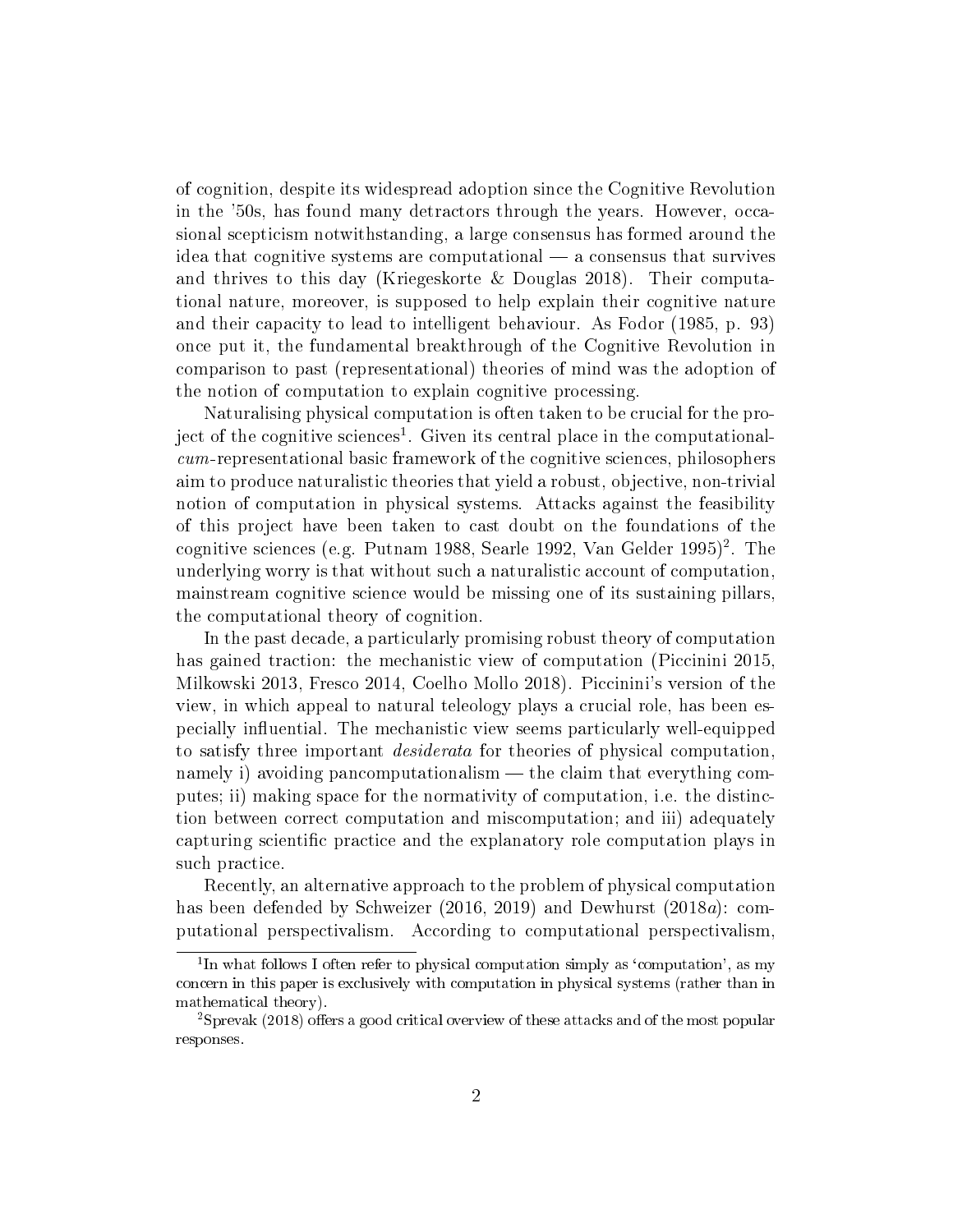the nature of computational systems and processes hinges on explanatory perspectives that observers take toward physical systems. Dewhurst's and Schweizer's versions of computational perspectivalism are importantly different. One key difference is that while the former endorses a non-teleological version of the mechanistic account, the latter fully rejects the mechanistic view. Crucially, both invite a fundamentally different view of the nature and explanatory role of the notion of computation in science to that offered by teleological versions of the mechanistic account.

In this paper, I argue that computational perspectivalism fails to be a compelling alternative to objective (i.e. perspective-independent) views of the nature of computation, and especially to the teleo-based mechanistic view. I examine several versions of computational perspectivalism, showing that they either collapse into existing non-perspectival views; or end up with unsatisfactory or implausible accounts of physical computation. The teleo-based mechanistic view is therefore to be preferred.

Here is how I will proceed in what follows. In section  $\S 2$  I briefly present the teleo-based mechanistic view of computation, which is the most plausible theory of computation on offer, and the framework to which computational perspectivalism aims to be a more compelling alternative. I then explore some varieties of perspectivalism in section  $\S$ 3, before examining computational perspectivalism and its virtues for what regards fullling the desiderata for theories of physical computation in section §4. Finally, in section §5 I argue that all varieties of computational perspectivalism have important shortcomings, making the approach less compelling than standard teleo-based mechanistic views.

### 2 The Mechanistic View of Computation

The mechanistic view of physical computation is an application to the notion of computation of the neo-mechanistic approach to science and scientific explanation, which has been very influential in the past few decades (Machamer et al. 2000). The basic idea behind the mechanistic framework is that (much of) science aims at revealing the mechanisms responsible for phenomena. Scientific explanation consists (largely) in identifying the relevant mechanism that explains a certain phenomenon of interest. This requires identifying the parts of the mechanism, what they do (i.e. their activities), and how they are organised. Mechanisms are always mechanisms for a certain phenomenon. Mechanistic decomposition reveals the componen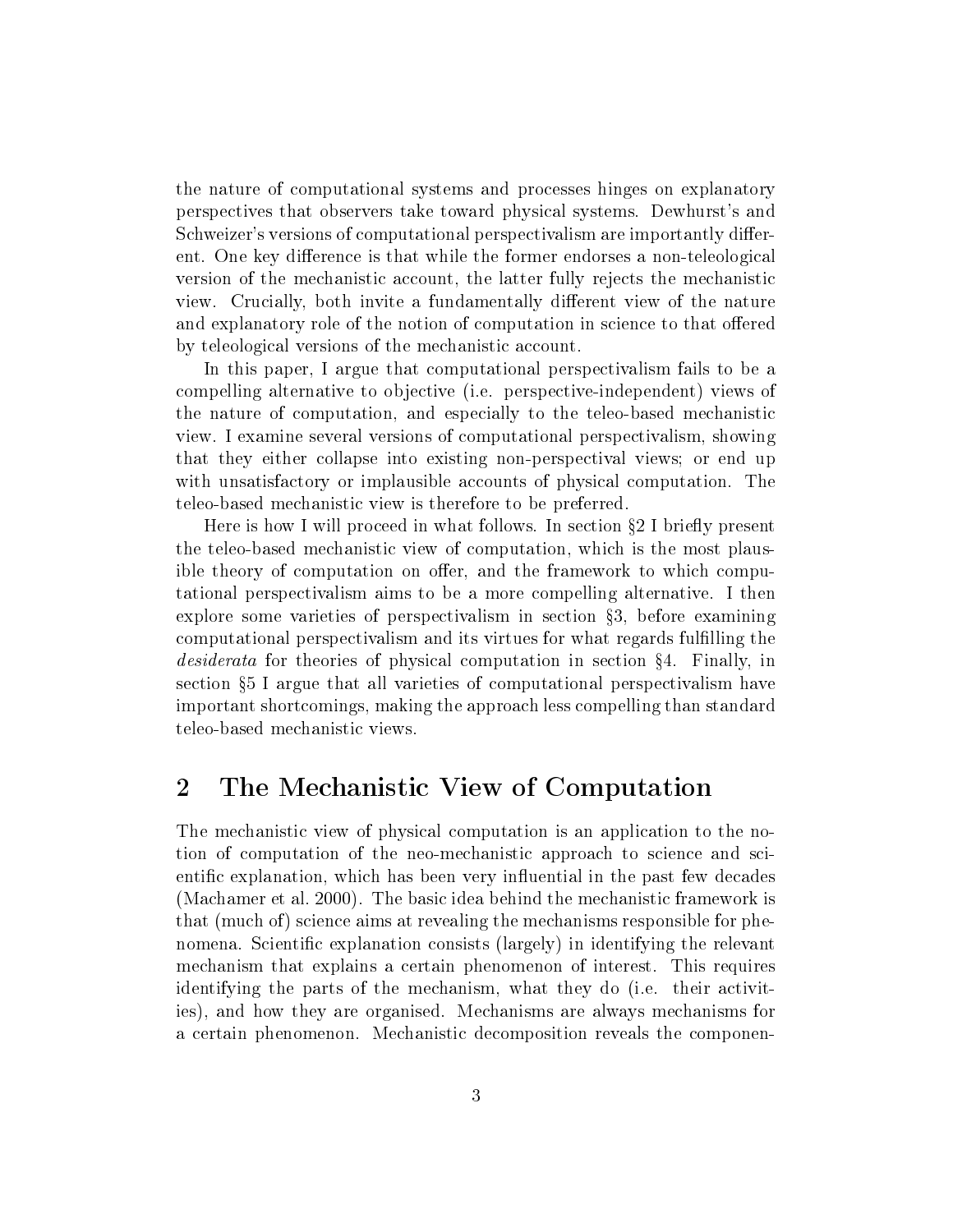tial and functional organisation of a system relevant for bringing about the phenomenon of interest<sup>3</sup>.

Parts of mechanisms have systemic functions, i.e. their specific causal contributions to the behaviour of the overall mechanism. They may also have teleological, or `proper' functions. That is, they may have functions that they are in a certain sense supposed to perform. Artefacts are a clear example of systems that have teleological functions, or teleofunctions for short. An electronic calculator is supposed to perform some mathematical operations on the inputs we provide. There is something it is for the calculator to work properly, i.e. when it correctly carries out the operations it is supposed to carry out, thus fullling its teleological function. And there is something it is for the calculator to work improperly, i.e. when it fails to carry out the appropriate operations, thus failing to fulfil its teleological function $^4$ . Even in the latter case, the calculator can be mechanistically decomposed, and its parts ascribed systemic functions that help explain how come it generates the (incorrect) outputs that it does. Teleological functions involve a sort of normativity; a claim about what a system is supposed to do, which is to some extent independent of its occurrent causal powers and the causal roles of its parts, i.e. their systemic functions.

While many or most mechanisms do not possess teleofunctions (e.g. weather systems), according to influential versions of the mechanistic view, some do (e.g. calculators, hearts). They are teleofunctional mechanisms (Garson 2013, Piccinini 2015). Piccinini's influential mechanistic account of computation has it that computational systems are teleofunctional mechanisms that possess the teleofunction to perform computations. It is a realist theory of computation, which upholds the objective existence of physical computation and of teleological functions. Although there is considerable variation among different versions of the teleo-based mechanistic view, the following individuation conditions seem largely to be shared among proponents (adapted from Coelho Mollo 2018, p. 3487).

#### Physical computation consists in:

<sup>&</sup>lt;sup>3</sup>Though typically the mechanistic view is framed as being committed to realism about scientific posits, it need not be (Colombo et al. 2015).

<sup>4</sup>Artefactual teleofunctions, in contrast to the teleofunctions of biological systems, may partly depend on the intentions of designers and users. This does not make such teleofunctions less objective, since they hinge on facts of the matter about what intentions were at play in designing and/or using the system. Spelling out the specific role of intentions, if any, in determining such teleofunctions is an aim of theories of artefactual function (see Artiga 2016).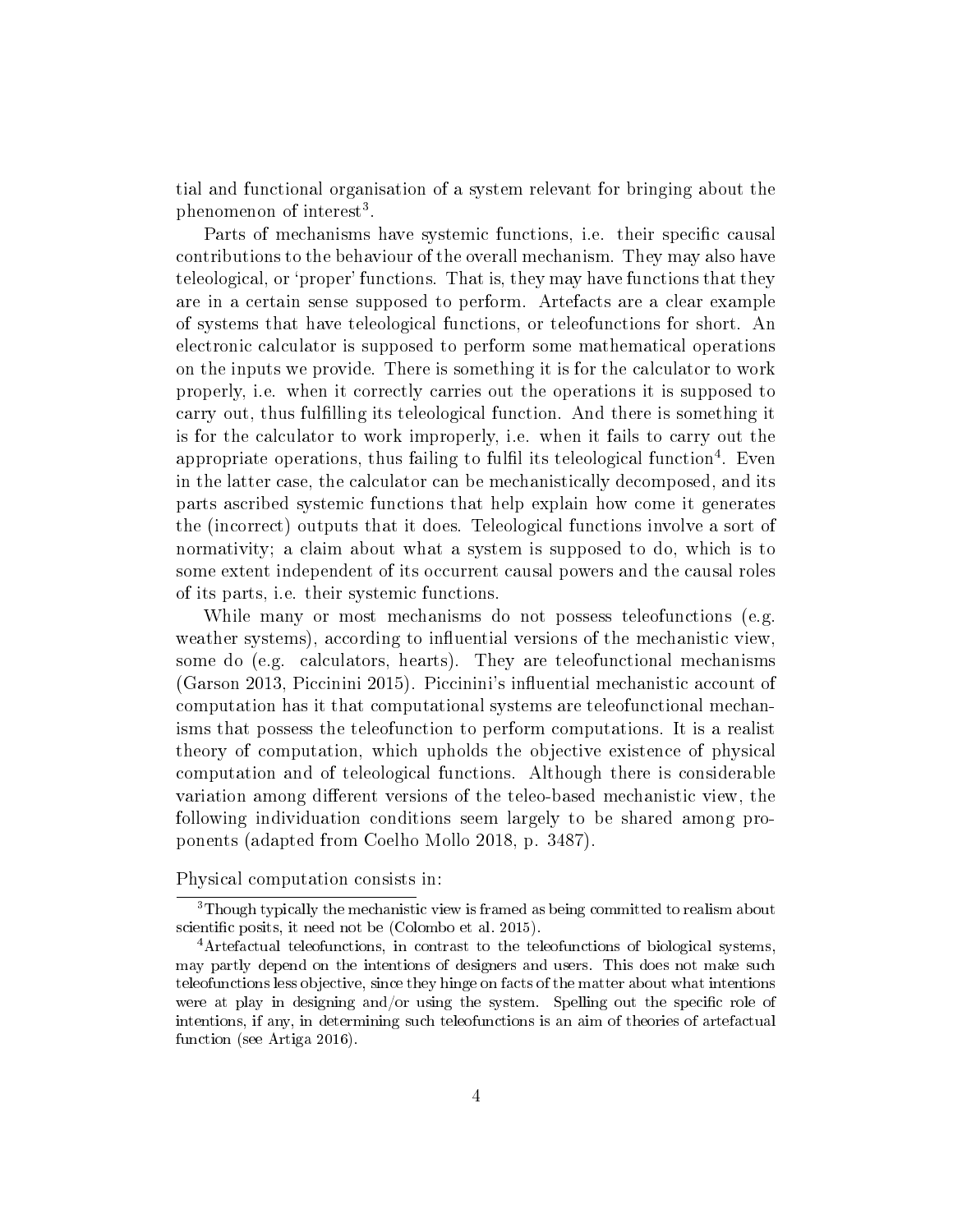- 1. Manipulation of medium-independent vehicles according to a rule sensitive only to their degrees of freedom;
- 2. The medium-independent vehicles are components of a teleofunctional mechanism;
- 3. The manipulations that vehicles undergo are activities internal to a teleofunctional mechanism;
- 4. It is one of the teleological functions of the teleofunctional mechanism to carry out 1.

Two notions play a crucial role in the account: teleological functions, and medium-independence. A physical system must have the teleofunction to compute, if it is to count as computational (Coelho Mollo 2019). Moreover, its vehicles are individuated in medium-independent terms (Haugeland 1985) $^5$ . This means that the behaviour of computational systems is best captured by factors that do not depend on the details of the physical constitution of its parts. Rather, the relevant factors are the dimensions of variation of physical variables of the components  $-$  their degrees of freedom. Thus physical systems made of different materials can be computational; and may perform identical computations despite implementational differences provided that their physical dimensions of variation are relevantly similar<sup>6</sup>.

### 2.1 Teleological Functions and Meeting the Desiderata

Teleology is a notion that calls for naturalisation, if it is to be legitimately employed in our scientific and philosophical theories. It involves ideas of purpose and normativity that seem *prima facie* difficult to explain in naturalistic, non-intentional terms. Naturalistic theories of teleological function try to dispel this impression. They can be divided into two broad families: dispositional theories, and selected-effects theories.

Dispositional theories bestow teleological functions on systems and their parts in light of their causal dispositions. Among dispositional theories,

<sup>&</sup>lt;sup>5</sup>The notion of medium-independence is not uncontroversial, especially for what regards how stringent it is and which kinds of properties count as medium-independent. In this paper, I will take for granted that the notion is sufficiently stringent as to set it apart from other notions, such as weaker forms of multiple realisation. See Piccinini (2015, chap. 7) and Coelho Mollo (2019) for extended discussion.

<sup>&</sup>lt;sup>6</sup>The latter point has been put in doubt by Haimovici (2013) and Dewhurst (2018b), a move criticised by Coelho Mollo (2018) and Fresco & Milkowski (forthcoming).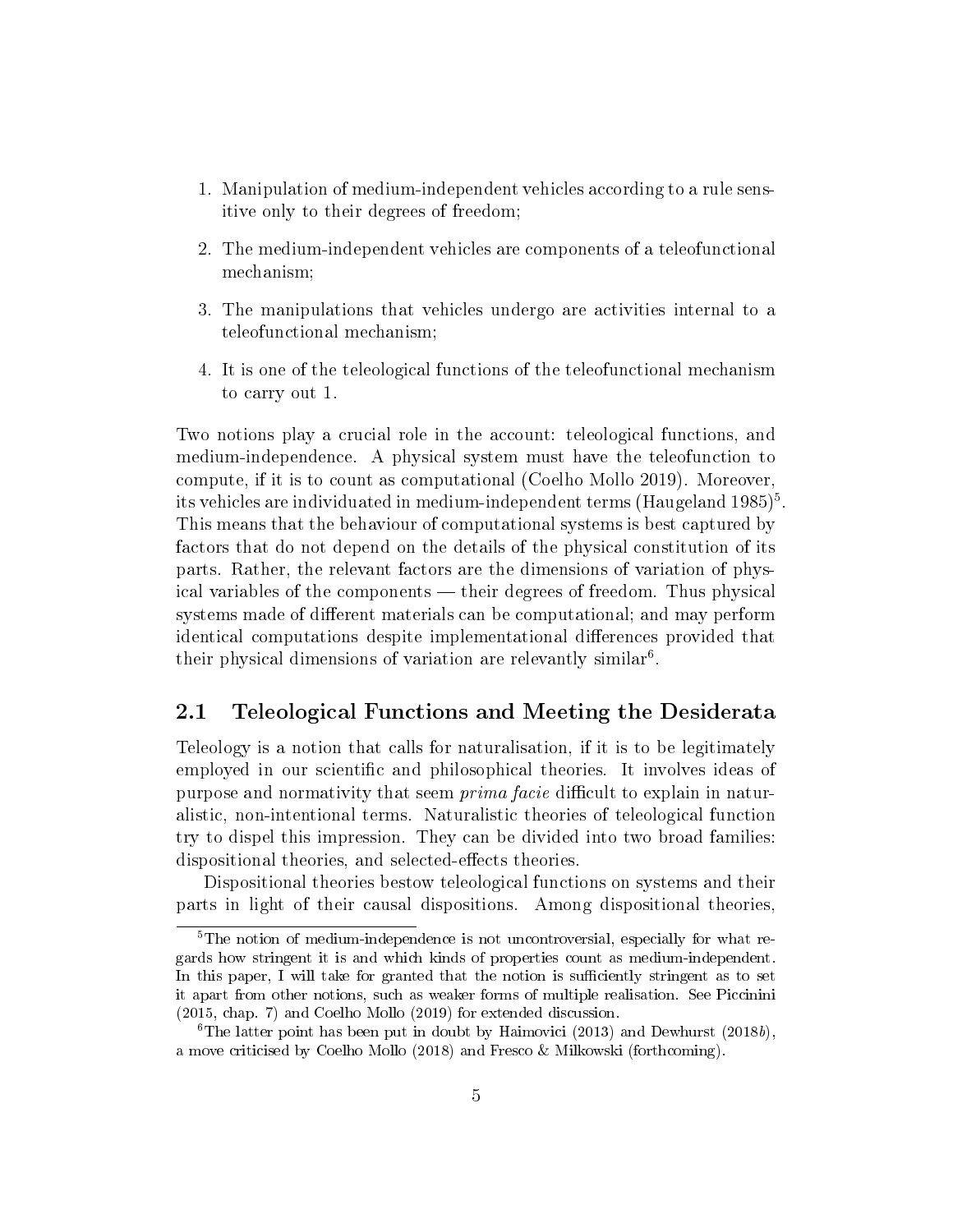goal-based theories have received the most favour. According to them, the teleofunctions of a system and/or its parts are determined by their dispositions to contribute to a set of privileged goals of organisms  $-$  typically survival and inclusive fitness (Boorse 1976, Maley & Piccinini 2017).

Selected-effects theories, on the other hand, bestow teleofunctions on systems and their parts in light of the causal contributions of past instances of the same type of system and/or part, contributions which account for the selection and persistence across time of instances of the type (Millikan 1984, Neander 1991). While natural selection tends to be most often appealed to, several kinds of selection processes may be relevant. A promising recent view is Garson's (2011), which accords natural selection as well as other kinds of selection processes a role in the bestowal of teleofunctions to systems.

The teleo-based mechanistic view of computation need not be committed to a specific theory of teleological functions. It does however commit to there being a robust, objective theory of teleological functions able to ground the overall realist take on computation that it defends (Coelho Mollo 2019). This is a vulnerability of the view, given that its success hinges on whether a robust naturalistic theory of teleology can be provided. In section §5, I give defeasible reasons to lend credence to the latter claim, although I remain neutral on what naturalistic theory of teleofunctions is more likely to succeed.

Appeal to teleofunctions plays an important role in the mechanistic account, insofar as it helps to avoid pancomputationalism, i.e. the claim that all or most physical systems compute. Pancomputationalism risks making the notion of computation trivial, and its explanatory role vacuous: if everything computes, an explanation of how appeal to computation is nonetheless useful and informative is called for<sup>7</sup>. Moreover, pancomputationalism does not sit well with scientific practices in the computer sciences, which distinguish between systems that actually compute from those that can be merely computationally described or modelled<sup>8</sup>. While the latter category includes a large domain of physical systems, the former is taken to be much more restricted. Theories of physical computation that avoid pancomputationalism should thereby be preferred. According to the teleobased mechanistic view, only a subset of mechanisms are teleofunctional. In turn, only a small subset of the latter are teleofunctional mechanisms that

<sup>7</sup>As we will see in section 4.1, limited forms of pancomputationalism avoid triviality.

<sup>8</sup>See Shagrir (1999) for an overview of earlier proposals on how to draw the distinction. Shagrir defends a semantic criterion, which is at odds with standard versions of the mechanistic view of computation.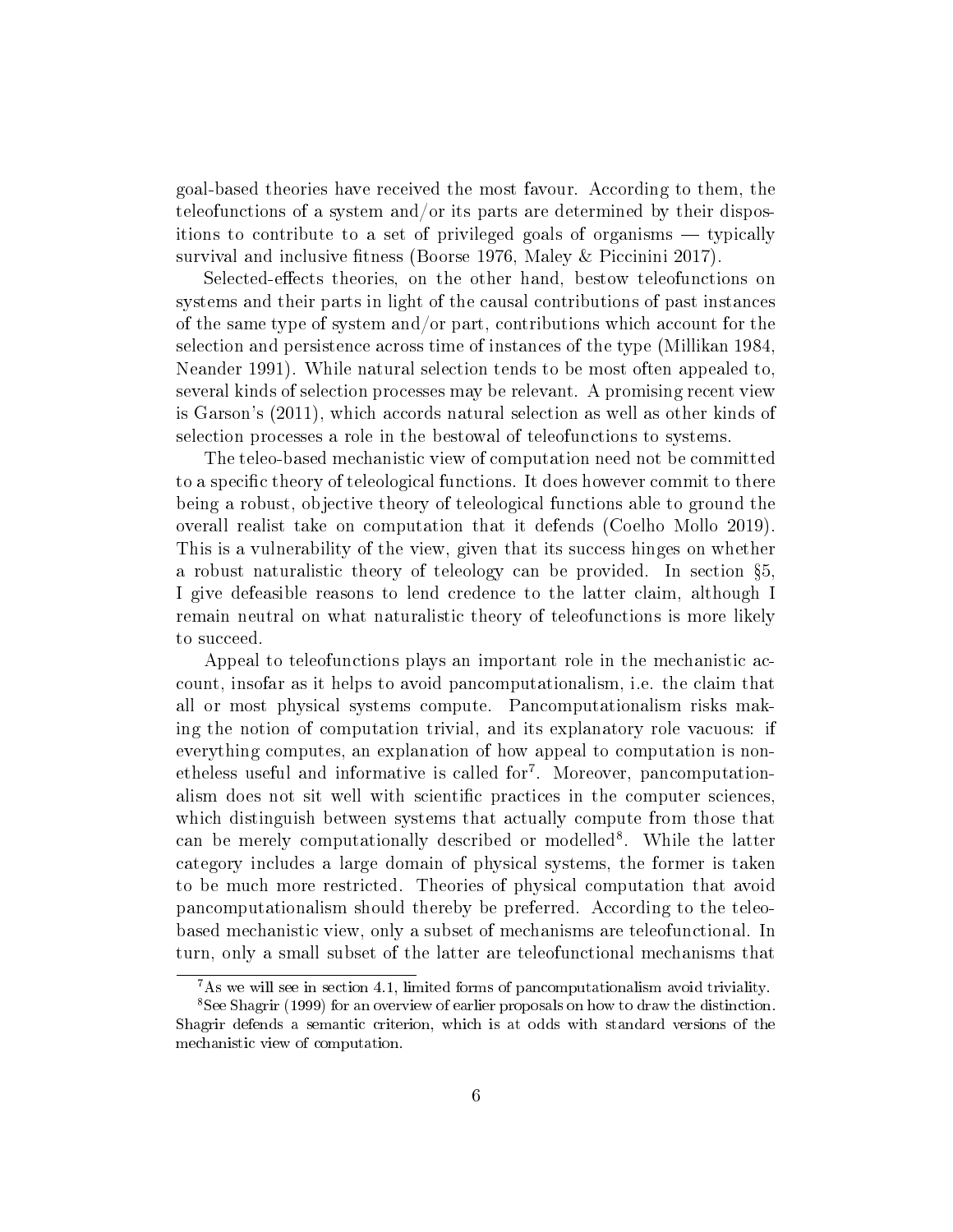possess the teleological function to compute. It follows that few systems are computational, whereby the mechanistic view succeeds in avoiding pancomputationalism, and does justice to the practices of the relevant sciences.

Physical computation plausibly involves a form of normativity. That is to say, for a system to be computational there must be something it is for it to compute correctly, and something it is for it to compute incorrectly, or miscompute. This is not an uncontroversial claim. Causal accounts, for instance, have it that physical computation captures abstractly described causal structure(s) that map onto a computational formalism (Chalmers 2011). There is no sense in which a causal structure, as causal structure, can succeed or fail. The computational rules that such systems follow are mere causal regularities mappable onto an abstract computational description at a certain point in time (Chalmers 2012, p. 230). In consequence, causal views tend to deny that making space for miscomputation is essential to an account of computation.

I take this to be ill-advised. The notion of computation is interesting to philosophers and scientists alike because it seems to have a distinctive explanatory role; a role that is not identical to that of other concepts that we already possess, such as that of abstract causal structure. Moreover, appeal to miscomputation plays important explanatory roles in computer as well as in cognitive science, as computational neuroscience and computational psychiatry make vivid (Fresco & Primiero 2013, Wang & Krystal 2014, Colombo forthcoming).

A satisfying account of physical computation  $-\text{ as } *desideratum*$  (iii) prescribes — should vindicate the foundational and explanatory distinctiveness of the notion, making clear how it can play the roles it does as a theoretical posit in the computer and cognitive sciences. Accepting that computation involves a form of normativity, that computations can go wrong (and thus also right), seems essential to fulfil these requirements. It sets computation apart from causal structure, given the latter's lack of normativity, and accommodates the explanatory appeal to miscomputation in our sciences. Making space for miscomputation is thereby a plausible desideratum for theories of physical computation.

Computational processes respect rules that fix the transitions between inputs, internal states, and outputs. This means that a physical computational system may for a variety of reasons fail to respect such rules. Such failure may be of at least two kinds<sup>9</sup>.

<sup>&</sup>lt;sup>9</sup>For a much more sophisticated taxonomy of kinds of miscomputation, see Fresco &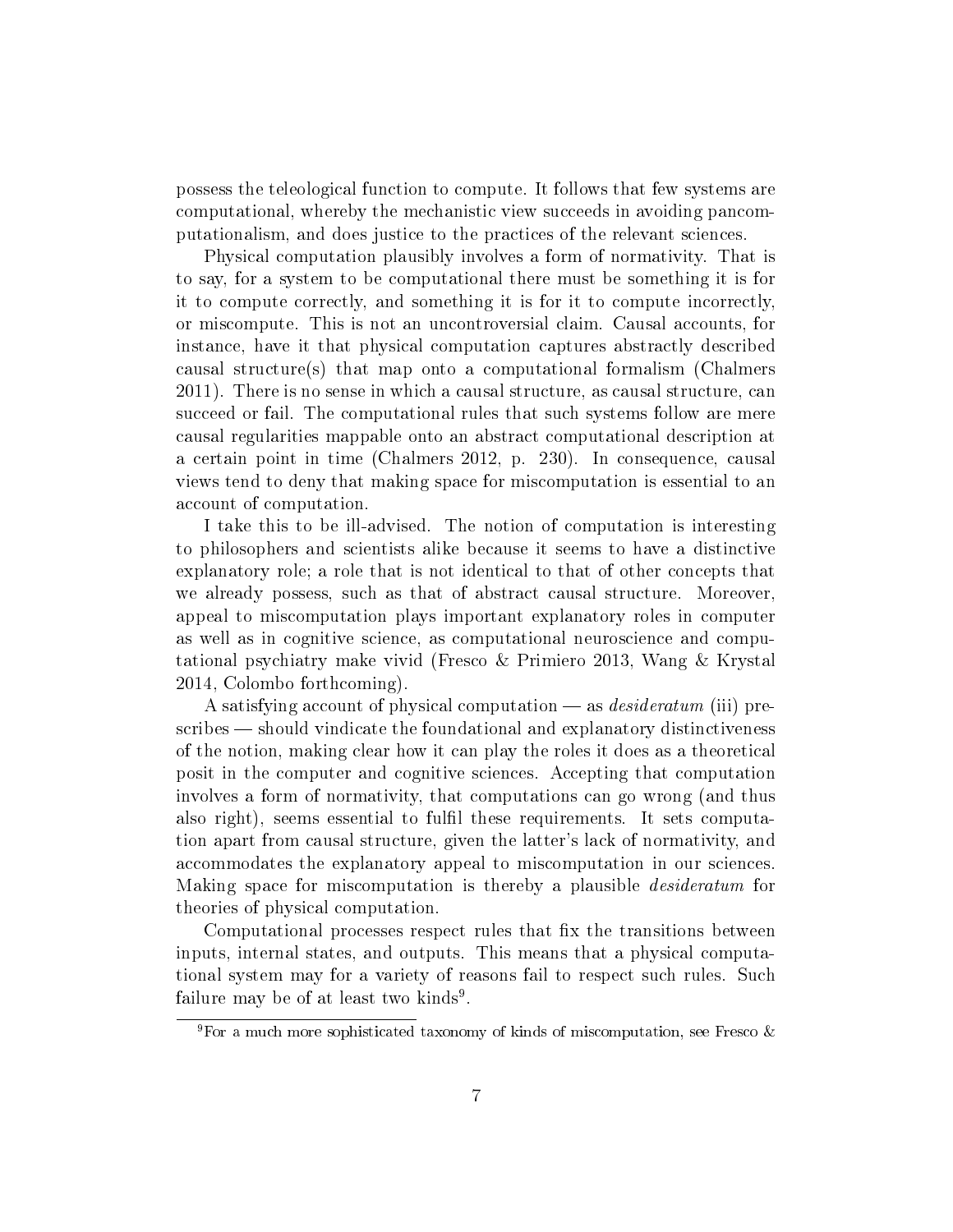It may be a failure of some component that makes it so that the system simply fails to compute  $\sim$  as for instance if the microprocessors of my electronic computer were to stop working (an example that I hope will always inhabit only the counterfactual realm). This is not a proper case of miscomputation, since no computation, and therefore no miscomputation, is being performed.

More interestingly, the failure may be such that the system computes, but fails to follow the computational rule it was supposed to follow. For example, my word processing software may, due to some internal defect, take my pressing of the `a' key in the keyboard as input and generate as output in my display the symbol s, where the function it should have computed was from an 'a' key press to the displaying of the symbol  $a$ . For miscomputation to be possible, there must be a gap between what the system does and what it is supposed to do, such that these can match (correct computation) or mismatch (miscomputation)<sup>10</sup>. The foregoing mechanistic account of computation, given its reliance on teleological functions in the individuation of computational systems, naturally makes space for miscomputation. Whenever a computational system computes a function different from the one it is its teleofunction to compute, there is an instance of miscomputation.

## 3 Varieties of Perspectivalism

Dewhurst (2018a) has recently suggested that the mechanistic view of computation should not include a commitment to teleological functions in individuating computation. The notion of teleofunction, according to Dewhurst, has problematic naturalistic credentials, clashes with the notion of function most useful to cognitive and neuroscience namely systemic functions (see section  $\S2$  – and at any rate represents an ontological commitment that the mechanistic view can do without  $-$  and of course the fewer problematic ontological commitments, ceteris paribus, the stronger the theory. Dewhurst recommends instead a perspectival approach to mechanisms and functions, following Craver (2013). Schweizer (2016, 2019) has argued for an alternative perspectival view of computation, which is not committed to the mechanistic account. My aim for the remainder of this paper is to show that perspectival-

Primiero (2013). For my purposes in this paper, the coarse distinction below suffices.

<sup>&</sup>lt;sup>10</sup>See Tucker (forthcoming) for an extended argument for the need of such a gap, and more generally for a compelling and detailed account of miscomputation within the mechanistic view.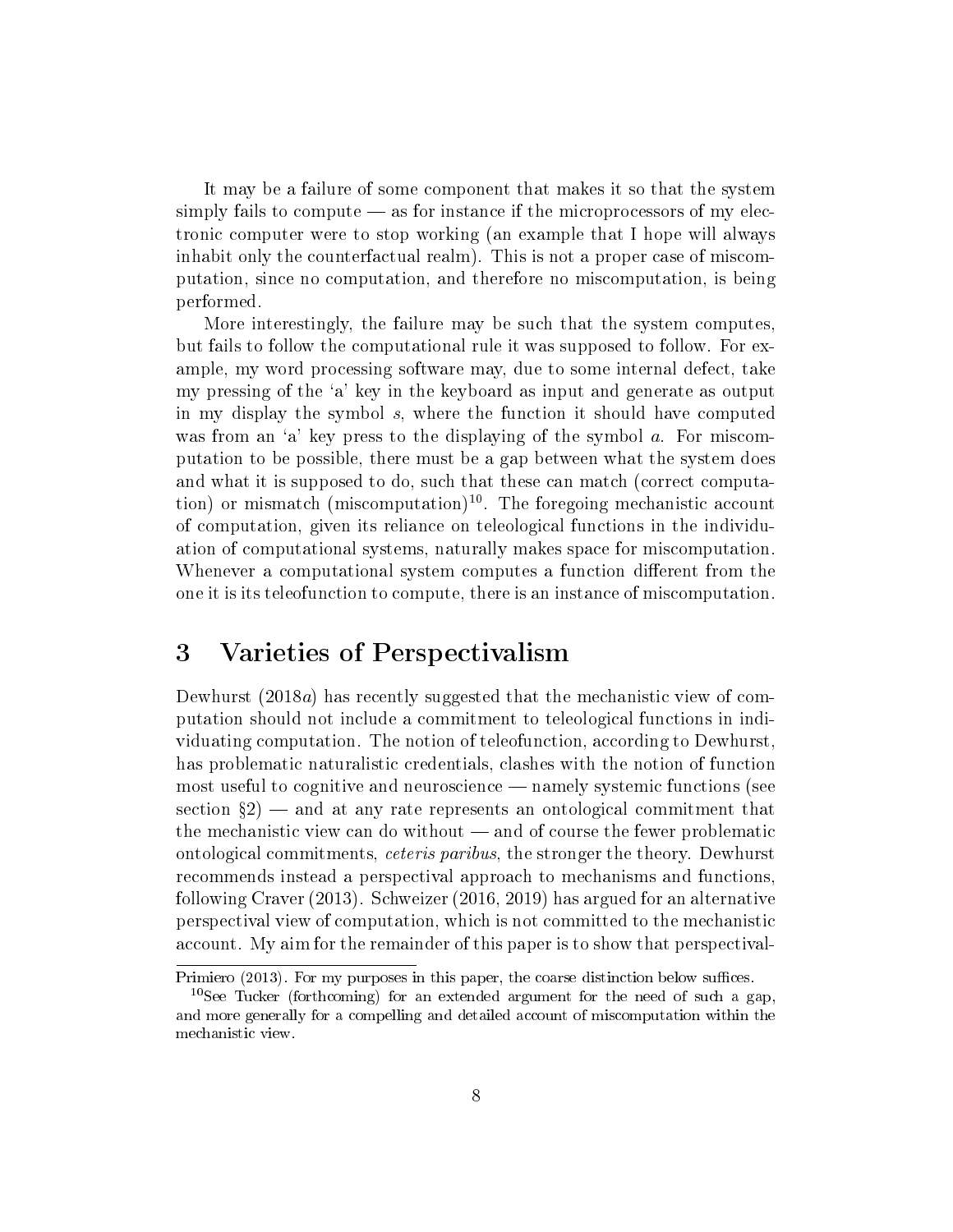ism is not a promising approach to computation. Before moving to that, we must be clear on what computational perspectivalism, in its many varieties, involves.

Perspectivalism (or perspectivism) in philosophy of science encompasses a variety of positions that go from the rather trivial to the ontologically revisionary, with Kantian-flavoured views somewhere in between<sup>11</sup>. What they share is the idea that knowledge of the world is mediated, in more or less essential ways, by theoretical and pretheoretical assumptions, mathematical and experimental apparatus, explanatory interests and purposes, which come to compose a perspective that individuals and/or scientific communities take toward the world. That thesis, by itself, is uncontroversial. There is little doubt that our scientific knowledge of the world and that our methods for expanding it involve taking perspectives so understood. As philosophers of science have insisted for quite some time, there are no unmediated ways of deriving theories from `raw' data. Epistemic perspectivalism of this type is innocuous, and widely accepted.

There are less innocuous versions of epistemic perspectivalism. Stronger forms of epistemic perspectivalism take the mediation of our knowledge of the world by perspectives to place important constraints on what we can know. By their lights, some or all of our scientific knowledge is intrinsically perspectival, and we are barred from gaining knowledge about perspectiveindependent properties of the world. In other words, in some or all domains of science, the knowledge we get can never reach, as it were, `how things really are', being trapped within `how things look like from here'.

A yet stronger type of perspectivalism is ontological. The rough idea is that some or all facts are perspective-dependent; not only our knowledge of them. Ontic perspectivalism entails non-innocuous epistemic perspectivalism: if the nature of entities and properties in the world is perspectivedependent, then our knowledge of them can only be perspective-dependent (Chakravartty 2010). Epistemic and ontic perspectivalism can be limited or universal: they can be true of some domains of knowledge or some parts of the world, while being false of other domains or parts. Given my purposes in the foregoing, I will focus only on perspectivalism about physical computation.

A further distinction that will play an important role in what follows is that between what I call 'thin' and 'thick' conceptions of explanatory perspective. Thin explanatory perspectives are relatively unconstrained.

<sup>&</sup>lt;sup>11</sup>The taxonomy I offer here follows Chakravartty (2010). See also Giere (2006), Morrison (2011), Massimi (2018), Ismael (2016).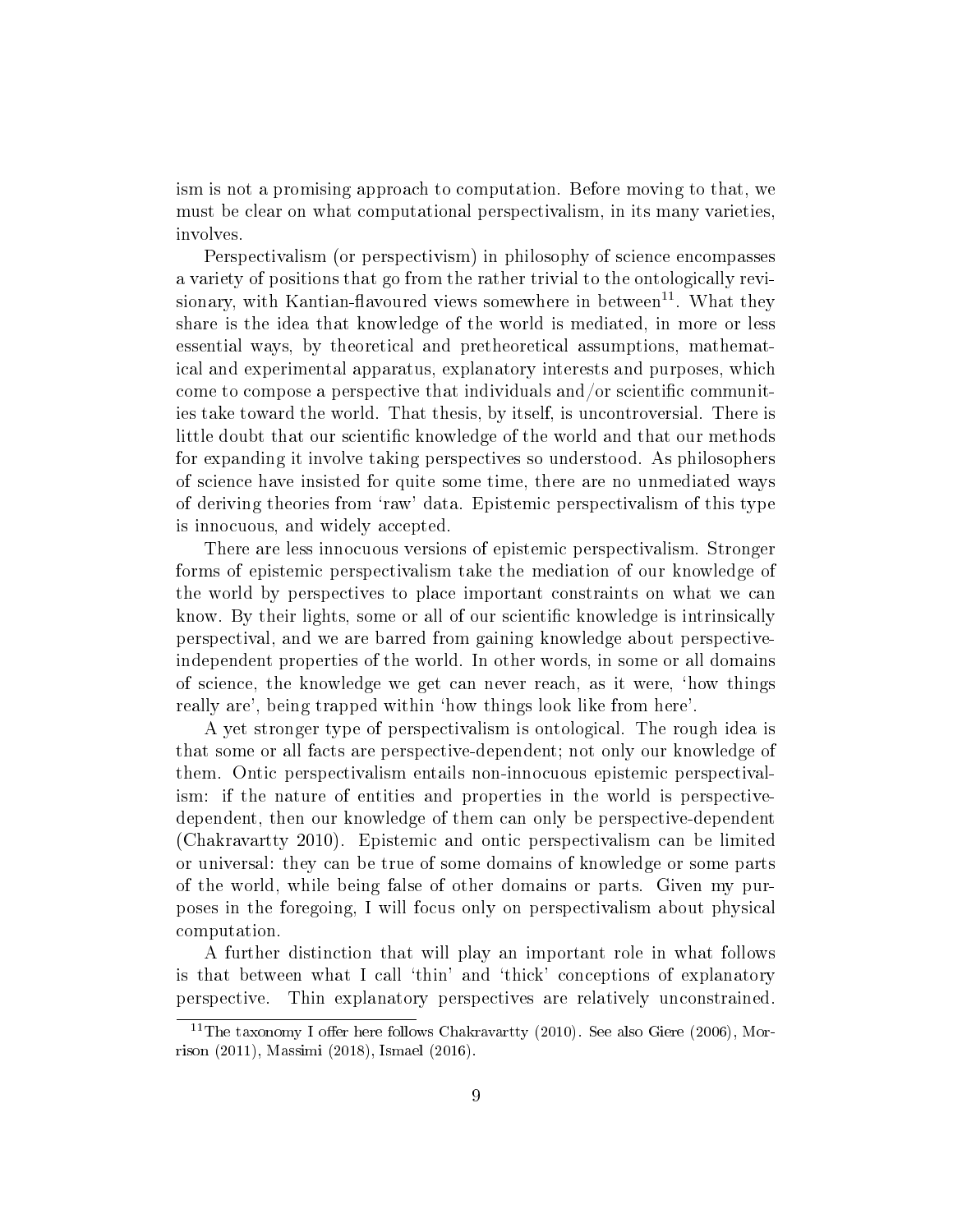They are individuated simply by appeal to the interests and purposes of one or a few individuals. I can take the perspective of seeing my lamp as computing the identity function, because, say, I am interested in illustrating a distinction. Thin perspectives are highly arbitrary and very liberal: with the exception of basic constraints of individual rationality and responsiveness to evidence, there are few if any restrictions on the perspectives that may be taken toward (parts of) the world.

By contrast, thick explanatory perspectives are much more constrained, insofar as they embody richer epistemic structures<sup>12</sup>, i.e. theoretical commitments, methodological and evaluative standards of (scientific) communities, modelling practices, explanatory aims, and so on (Massimi 2018). Thick perspectives are much more demanding and much less arbitrary than thin perspectives, inasmuch as they depend not only on the purposes and interests of single individuals, but rather on a sophisticated, socially created and maintained collective endeavour with stringent normative standards.

With these distinctions in hand, I will assess the plausibility of several varieties of computational perspectivalism, especially in light of the desiderata mentioned above, namely avoiding pancomputationalism, making space for miscomputation, and capturing the explanatory practices of the computer and cognitive sciences. I will argue that thick varieties succeed in respecting the first two *desiderata*, though as I will show in section  $\S5$ , fundamental problems lurk elsewhere, especially when it comes to satisfying the third one.

### 4 Computational Perspectivalism

Dewhurst's (2018a) computational perspectivalism draws inspiration from a type of perspectivalism recently defended by Craver (2013), and which is motivated and finds its application within the neo-mechanistic approach to scientific knowledge and explanation. I will label it 'mechanistic perspectivalism'.

According to mechanistic perspectivalism, functions are not reducible to the causal structure of the world. They are rather ways of carving that complex and rich causal structure into mechanisms, in accordance with the instrumental and explanatory interests of agents. Mechanisms, as we have seen, are explanatory of capacities that systems display, of functions they

<sup>&</sup>lt;sup>12</sup>From now on, I will often drop the qualifier 'explanatory' when talking about explanatory perspectives.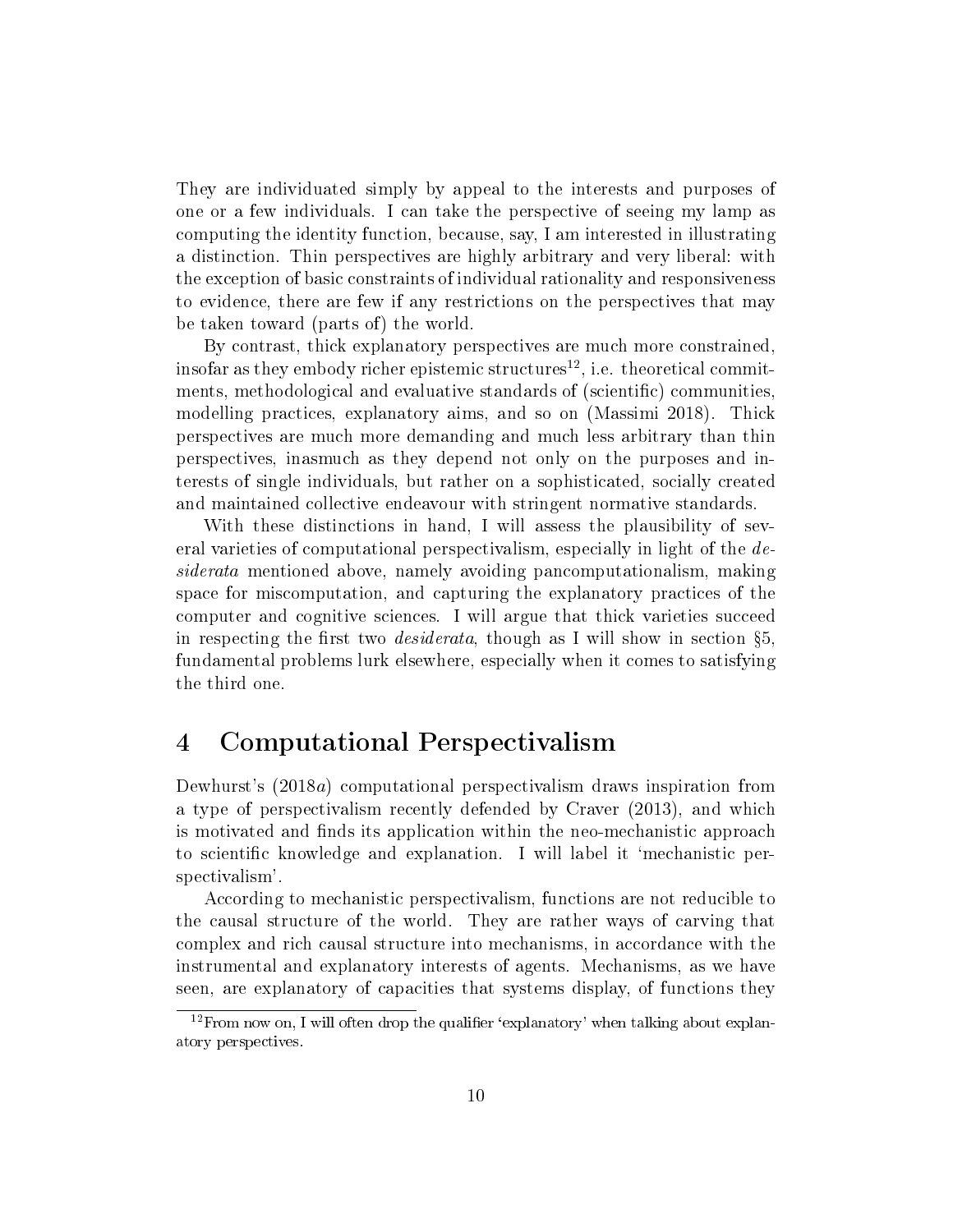perform. Ascribing functions to parts of the world leads to carving its causal structure in terms of the entities and activities responsible for the capacities of interest. That is to say, ascribing functions lters the causal nexus so as to yield a mechanistic nexus: a mechanistic hierarchy with a specific capacity as its topping off point (Craver 2013). Function ascription depends on a perspective, on a choice about what features of the causal structure of the world to privilege. We take such perspectives in light of our explanatory interests and instrumental needs in each case.

Different perspectives lead to ascription of different capacities, and hence to the individuation of dierent mechanisms in the world that explain the performance of those capacities. Importantly, the structure of the world constrains what perspectives can be taken, what functions can be ascribed, and which mechanisms are relevant to explaining those functions. Given a function ascription, only one (or a few) mechanistic explanations will be acceptable. This is so because, according to Craver, given a certain explanandum only some ways of carving the perspective-independent causal structure of the world yield appropriate explanations.

Craver's mechanistic perspectivalism is a form of innocuous perspectivalism, inasmuch as it holds that the parts and activities appealed to in mechanistic explanations are perspective-independent features of the causal structure of the world. It is the way we group them together into mechanisms that is perspective-dependent, insofar as ascription of function is dependent on our explanatory interests and purposes. For instance, if I am interested in explaining the computational capacities of my laptop computer, I will carve it in terms of transistors, memory components, etc. If instead I am interested in explaining its capacity to disperse heat in the environment, I will carve it in terms of power sources, heat-generating components, fans, etc. While these two explanations individuate components within my laptop computer differently, they both capture aspects of its causal structure.

Teleological functions, on the other hand, do not capture anything objective in the world by the lights of mechanistic perspectivalism: "the causal structure of the world does not ground talk of goals, purposes, and preferential states" (Craver 2013, p. 147). Ascription of teleology to physical systems is something we do for pragmatic or heuristic reasons. There is no perspective-independent notion of teleofunction to be had, and thereby no purely objective grounds for claims about proper function and malfunction. Mechanistic perspectivalism endorses at most a sort of instrumentalism about teleofunctions, these being ultimately grounded on our choices, rather than on the objective organisation of the world.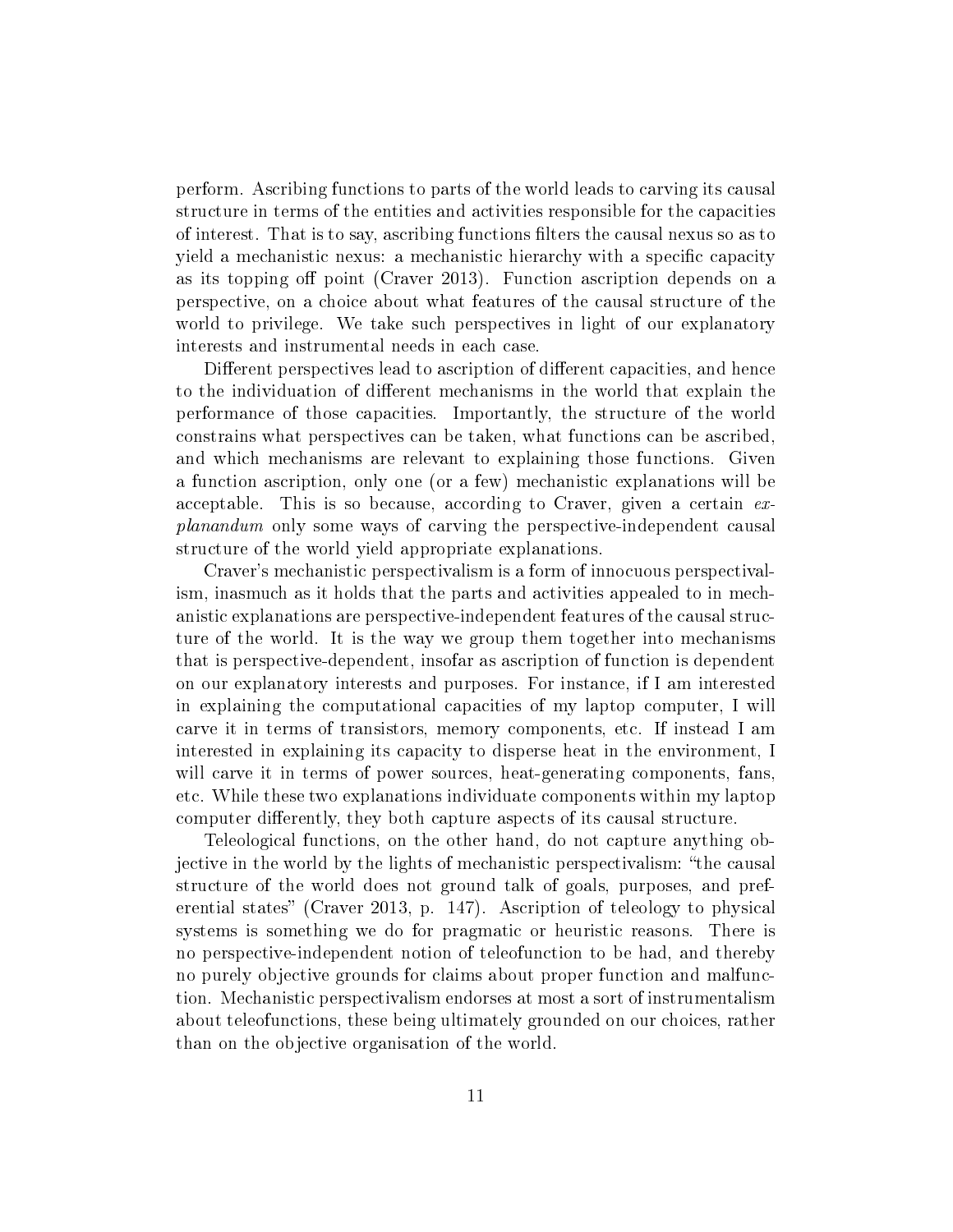Dewhurst (2018a) shares Craver's scepticism about teleological functions. For a sceptic about teleofunctions the teleo-based account of mechanistic computation offered in section  $\S2$  is wrong-headed. It relies on an objective, robust notion of teleological function for computational individuation. If there are no objective teleofunctions; if these are essentially interest-based heuristics for carving up causal structures, we cannot use them to ground an objective notion of physical computation.

Dewhurst suggests that the appeal to teleological functions be replaced with a perspectival notion of function. In his perspectivalist view, a mechanism is computational only relative to an explanatory perspective: a mechanism has the function to compute only "in contexts where this function contributes to our explanation of some phenomenon" (Dewhurst 2018a, p. 573). Computational systems are thus all those physical systems that possess the appropriate physical structure such that they are interpretable as performing computations from some explanatory perspective (Dewhurst 2018a, p. 581).

Let us see how this picture fares when confronted with the *desiderata* on theories of computation presented above.

### 4.1 Computational Perspectivalism and Pancomputationalism

Dewhurst seems to accept a rather liberal notion of explanatory perspective. For he claims that we can take a computational explanatory perspective toward (almost) any physical system, whereby a limited form of pancomputationalism follows from perspectivalism (Dewhurst 2018a, p. 585). There are always ways of carving a (minimally causally complex) physical system such that its states and processes can be seen as implementing computations (Chalmers 2011). It would follow that (almost) every physical system computes at least one function; or more weakly, houses at least one computational mechanism formed by a subset of its physical states. Moreover, a single system may be appropriately seen as performing more than one computation at the same time. Physical systems can be described at different causal levels, and each of these levels may be interpreted as performing one or more computations.

Nevertheless, there is a limited range of acceptable computational descriptions. The physical structure of the system constrains what computational descriptions are legitimate. For instance, computational descriptions that posit computational elements, such as digits, that do not match the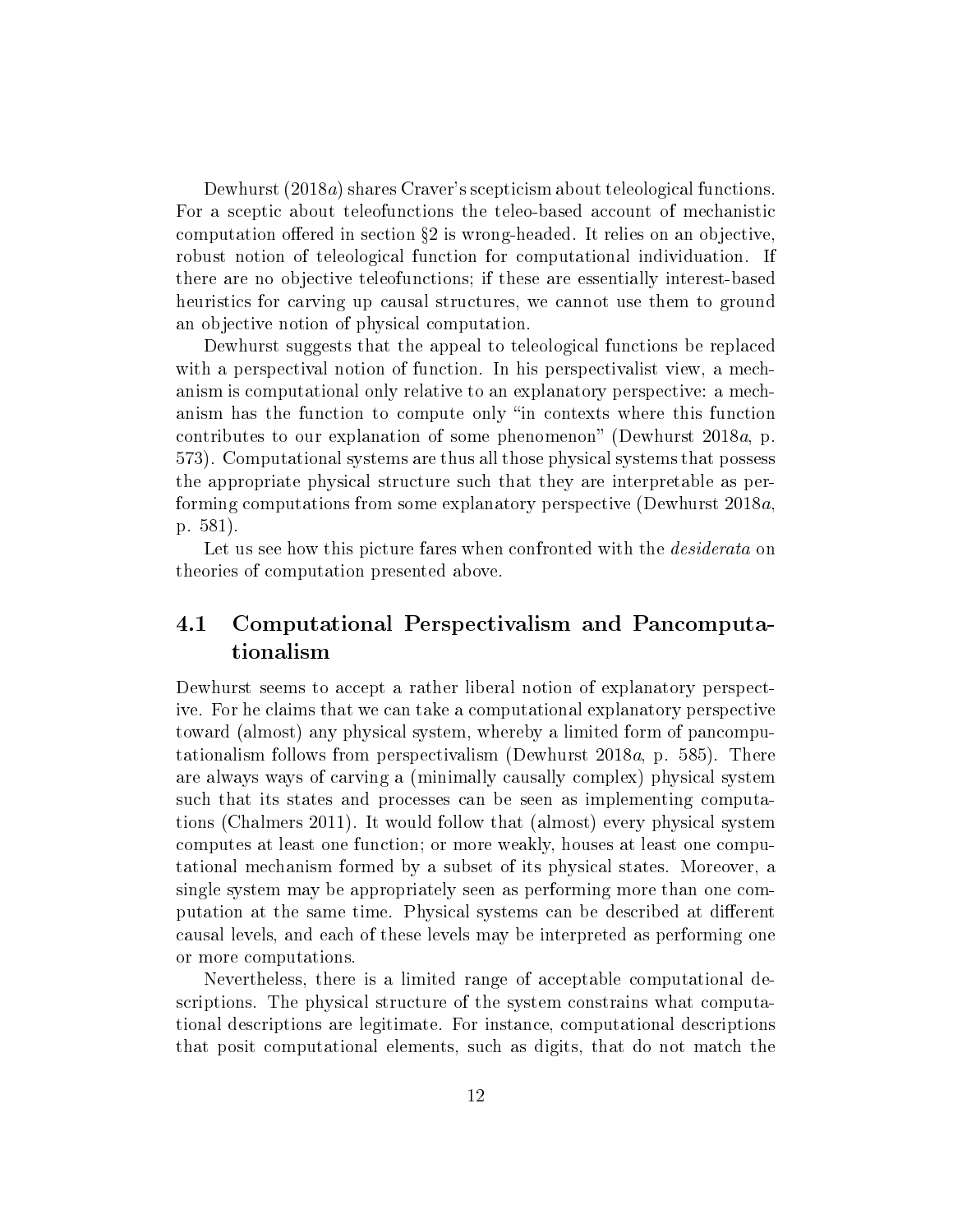physical structure of the system e.g. because the system does not respond systematically to those elements, and thus does not follow a rule defined over  $them \text{---}$  are excluded. The constraints on legitimate computational explanations imposed by the physical structure of the system allow the resulting view of computational individuation to avoid triviality. Physical systems cannot be seen as performing every computation, given that most computational ascriptions would fail to respect the physical organisation of the system, or respect it to a lower degree than other, better ascriptions $^{13}$ . The account does not thereby fall prey to the more troubling, trivialising unlimited form of pancomputationalism, i.e. the claim that every physical system computes every function. Dewhurst (2018a) accepts these consequences of perspectivalism about computation, arguing that only unlimited pancomputationalism leads to triviality and jeopardises the explanatory purchase of computation. A theory of physical computation, he holds, can comfortably live with limited pancomputationalism.

Although I agree that limited pancomputationalism does not trivialise computation, I believe that computational perspectivalism need not lead to pancomputationalism, not even of the limited sort; thus sidestepping any worries about limited pancomputationalism failing to capture scientific practice or endangering the explanatory role of computation in computer and cognitive science. Limited pancomputationalism only follows from a thin view of explanatory perspectives on which they are determined by little more than some individual or other ascribing computational function to a system. In consequence, there are very few constraints on which systems can be seen computationally, and on what computational ascriptions are appropriate. However, this view of explanatory perspectives is not the kind of perspectivalism relevant to science. Explanatory perspectives are grounded on rich collective and historically-shaped scientific endeavours, with their specific theoretical assumptions, methodological lore, theoretical posits, and set of phenomena that are their explanatory targets. Explanatory perspectives, on this 'thicker' understanding, place considerable constraints on what features of the world can fall under their purview.

Perspectivalism in philosophy of science is typically concerned with thick perspectives. In consequence, I will focus on the stronger version of compu-

<sup>&</sup>lt;sup>13</sup>Dewhurst (2018a) seems to prefer a criterion based on Kolmogorov complexity for measuring the degree of fit between computational ascriptions and the physical organisation of systems (see also Milkowski 2013). Assessment of whether this criterion or alternative ones are plausible is beyond the scope of this paper. I will thus assume throughout that some such criterion is adequate.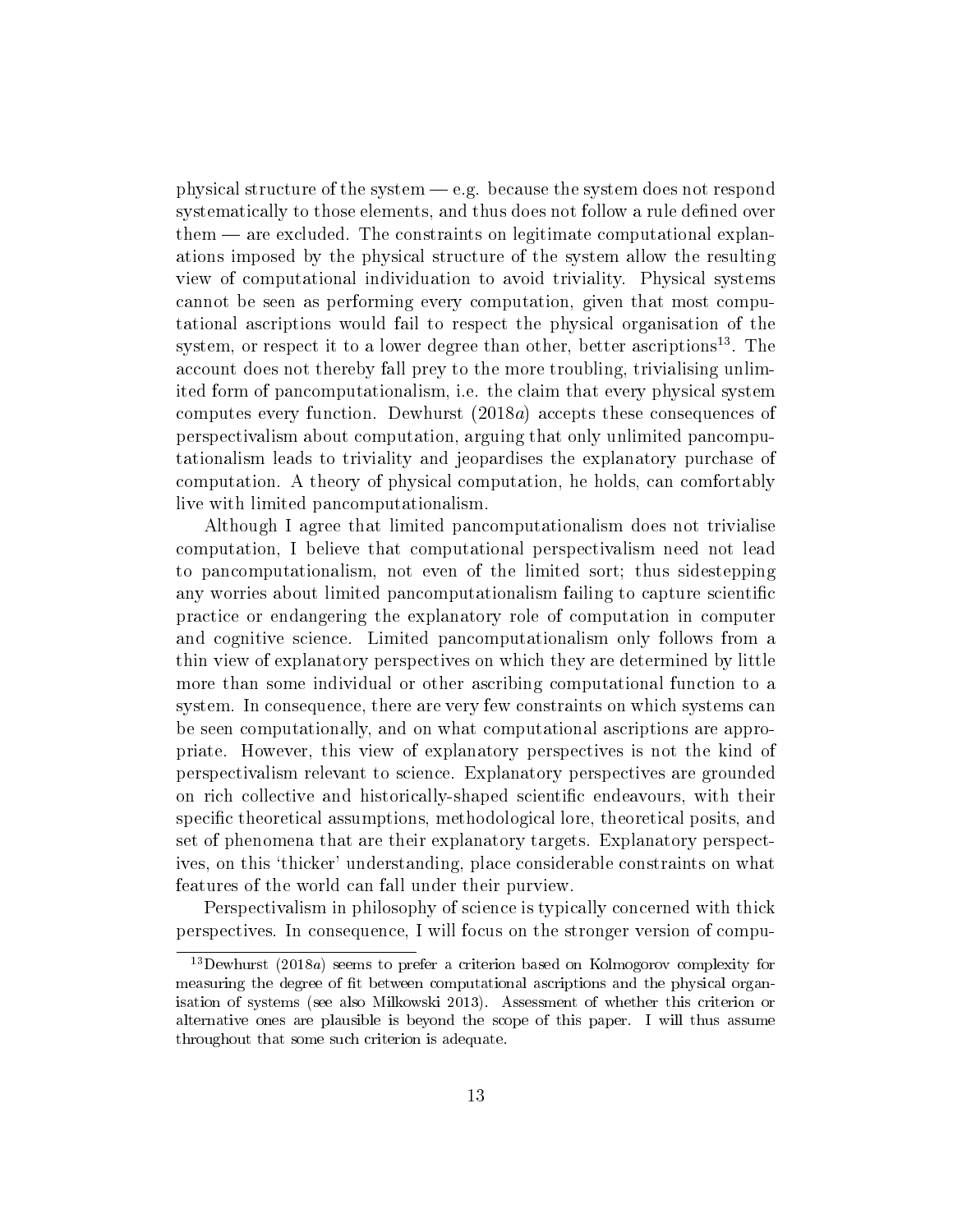tational perspectivalism that follows from accepting thick perspectivalism, which, as I will show, has better prospects for meeting the *desiderata* of a theory of physical computation. This thicker view of explanatory perspectives invites the addition of further constraints that systems liable to be seen under the computational perspective need to satisfy. Under thick computational perspectivalism, computational systems are, as before, those systems to which we can take a computational perspective. But by enriching computational perspectives, not every system may be such that we can take a computational perspective toward it, hence avoiding limited pancomputationalism.

One first criterion for enriching the computational explanatory perspective is the appeal to medium-independence, which is part and parcel of the mechanistic view. The computational perspective applies to those capacities of systems for which an explanation in terms of medium-independent vehicles can be given. Digestive systems as digestive systems, for instance, are excluded. To explain digestion, one must arguably appeal to properties that can only be individuated medium-dependently, i.e. kinds of proteins, enzymes, etc. (Piccinini 2015, p. 146). Physical computation, in contrast, does not require specific kinds of physical properties to be explained. Although in each instance computational functions must be performed by a physical substratum, what that substratum is  $-$  silicon chips, neurons, vacuum tubes  $-$  is irrelevant to its being the performance of a computation. In brief, ascribing a computational function to a system contributes to explaining only those phenomena that do not call for medium-dependent mechanistic individuation of its parts and activities.

The inclusion of medium-independent individuation as a component of computational explanatory perspectives is a welcome addition to computational perspectivalism, but it does not help much with the problem of pancomputationalism. While digestive systems, as digestive systems, are clearly outside the purview of the computational perspective; it is much less clear that digestive systems, as physical systems, cannot be seen as implementing medium-independently characterised operations over vehicles. It seems possible to describe the causal structure of digestive systems in such an abstract way that no commitment to specific physical realisers is made (Chalmers 2011). If so, then digestive systems fall under the purview of computational explanation; although not as digestive systems, since the phenomenon that ascription of computational function will help to explain is not digestion, given the latter's medium-dependent nature. Rather, computational explanation will reveal the ne-grained input-output functions that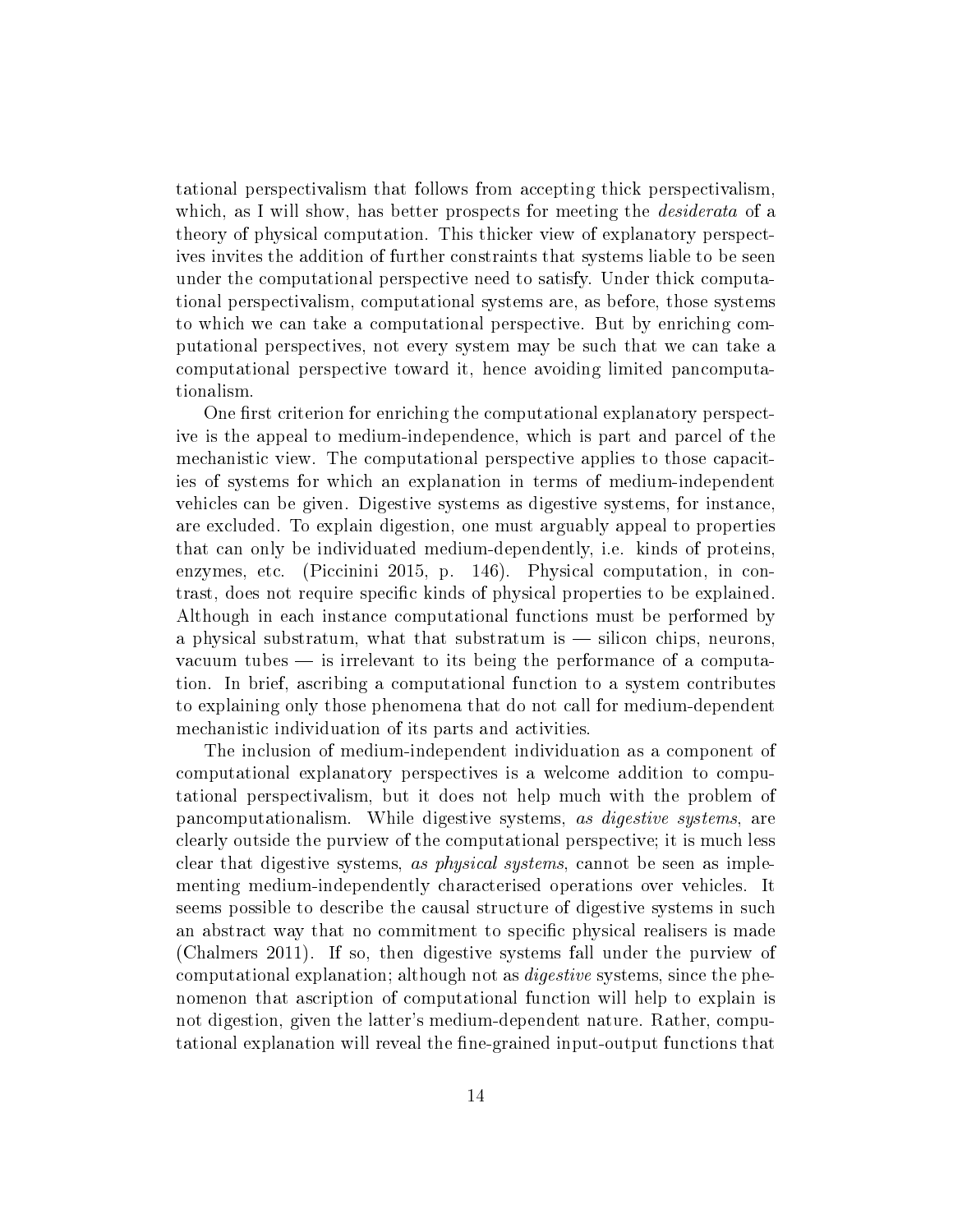the system implements when its causal structure is medium-independently described. Pure appeal to medium-independence, in sum, does not by itself avoid limited pancomputationalism.

These considerations point toward further constraints on computational perspectives. Despite it being arguably possible to explain the goings-on in digestive systems computationally, it does not seem that this explanation would be particularly useful or informative about their digestive capacities. Seeing digestive systems as computational does not seem helpful either instrumentally or theoretically: it does not correspond to the capacities that biology and physiology ascribe to such systems, and it does not allow us to intervene in useful ways on digestive systems. This intuition can be fleshed out by adding further requirements, such that the computational explanatory perspective only applies to systems to which it contributes explanations that respect plausible criteria of theoretical and instrumental adequacy.

Schweizer (2014, 2016) puts forward a list of factors that distinguish instrumentally and theoretically interesting ascriptions of computational nature from useless ones. Here, I will consider such factors to be embedded in the computational explanatory perspective, helping to individuate the systems that are adequately captured from that perspective.

First, computational ascriptions must lead to epistemic gain  $-$  they must be such that applying them to physical systems adds something relevant to our knowledge. This would rule out digestive systems, since we arguably do not gain new information about their workings by seeing them under a computational perspective, rather than under a non-computational one. Identifying their abstract causal structure contributes little if anything to our understanding of their relevant capacities in addition to what is contributed by a non-computational, medium-dependent approach; and neither does it augment, comparatively, our capacity to predict the future states of the system.

Second, systems helpfully seen under the computational explanatory perspective should also be relatively versatile and reliable. Computational explanation gets much of its purchase from its capacity to explain how physical systems can reliably produce specific outputs when fed certain inputs. There is little if any explanatory purchase in seeing my lamp as computing the identity function  $\frac{d}{dx}$  is not computationally versatile, though it be fairly reliable. By contrast, explaining the behaviour of my laptop computer in terms of its execution of a word processor has considerably more explanatory  $power - it$  helps answering the question of why the computer behaves as it does given the inputs I produce. In consequence, the latter, but not the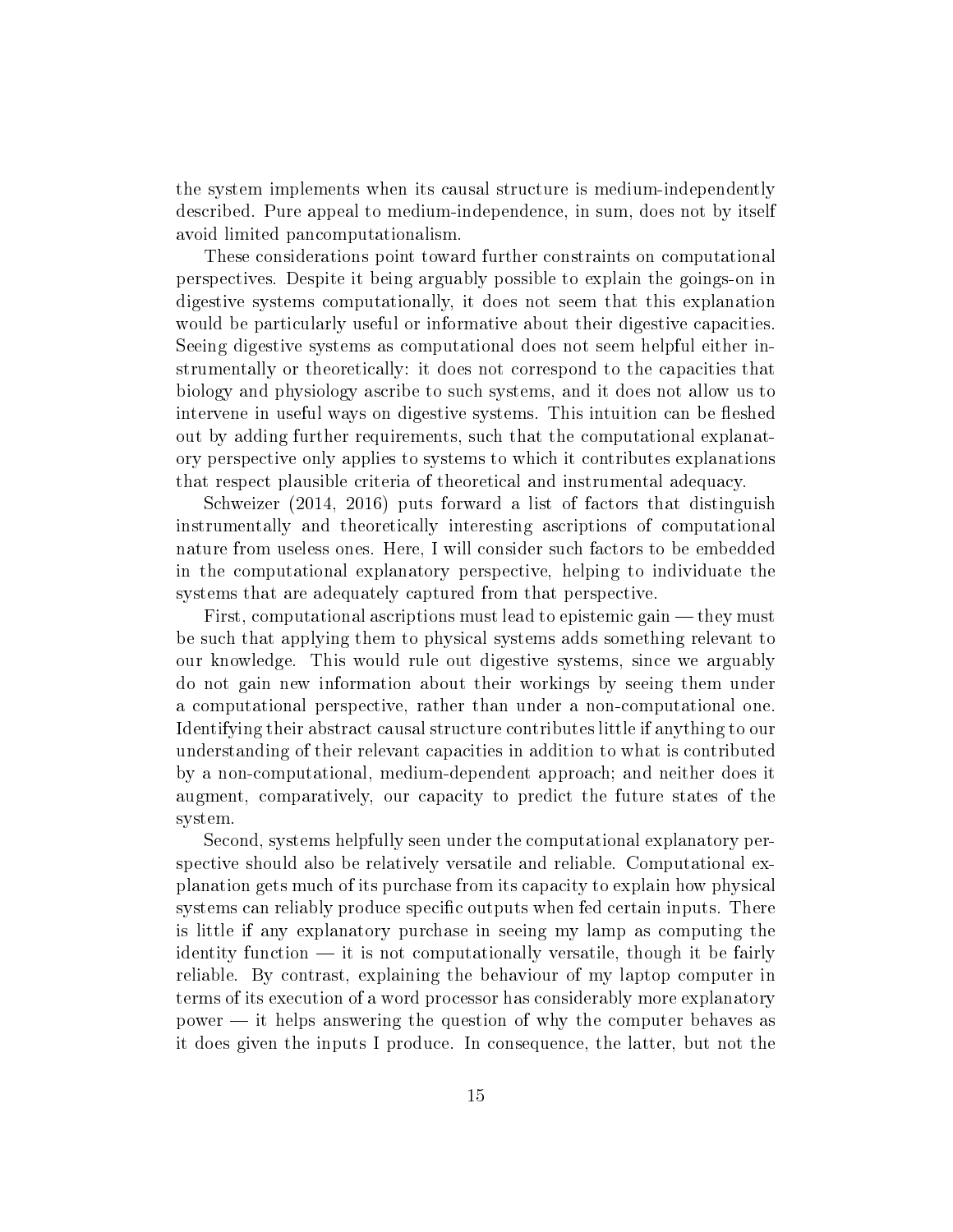former, is liable to being seen as performing computations.

Third, the computational explanatory perspective should also embody a manipulability constraint, insofar as the possibility of intervention and control helps to justify the explanatory and instrumental role of appeal to computation. The computational perspective can be taken only toward physical systems whose computationally individuated states can be intervened upon such that the computational function(s) they perform change reliably and predictably. While this constraint is plausible for what regards designed computers - after all, we build, modify, and repair them by means of such interventions  $\frac{1}{\sqrt{1-\frac{1}{\sqrt{1-\frac{1}{\sqrt{1-\frac{1}{\sqrt{1-\frac{1}{\sqrt{1-\frac{1}{\sqrt{1-\frac{1}{\sqrt{1-\frac{1}{\sqrt{1-\frac{1}{\sqrt{1-\frac{1}{\sqrt{1-\frac{1}{\sqrt{1-\frac{1}{\sqrt{1-\frac{1}{\sqrt{1-\frac{1}{\sqrt{1-\frac{1}{\sqrt{1-\frac{1}{\sqrt{1-\frac{1}{\sqrt{1-\frac{1}{\sqrt{1-\frac{1}{\sqrt{1-\frac{1}{\sqrt{1-\frac{1}{\sqrt{1-\frac{1}{\sqrt{1-\frac{1}{\sqrt{$ tems, given our current ignorance of what their computational states and processes are. This worry can be accommodated by noting that the foregoing requirement is best seen as an `in principle' claim. If the computational theory of cognition is correct, then a future, fully developed and instrumentally powerful cognitive science will be able to identify and intervene on those states and processes that carry out computations (qua computational states and processes), for instance for therapeutic reasons or for building artificial cognitive systems. If the computational theory of cognition proves to be false, then computational perspectivalism would reject the claim that the computational explanatory perspective should be taken toward cognitive systems (while it may preserve a role for computational modelling as a heuristic tool). These are the appropriate results, if our theory is to capture the distinction between computational and non-computational physical systems; and be neutral on empirical questions such as the truth or falsity of the computational theory of cognition.

On the foregoing thick version of computational perspectivalism, we can agree with Dewhurst that to be a computational system is to be ascribed from an explanatory perspective a computational function that helps explain a certain phenomenon. But we should resist the claim that it follows that every physical system can be examined under that perspective. Rather, few systems are fit for explanation under the computational perspective, once it is appropriately enriched. Limited pancomputationalism thereby does not follow from (thick) computational perspectivalism.

### 4.2 Computational Perspectivalism and Miscomputation

Does the thick version of computational perspectivalism that I have been examining make space for miscomputation?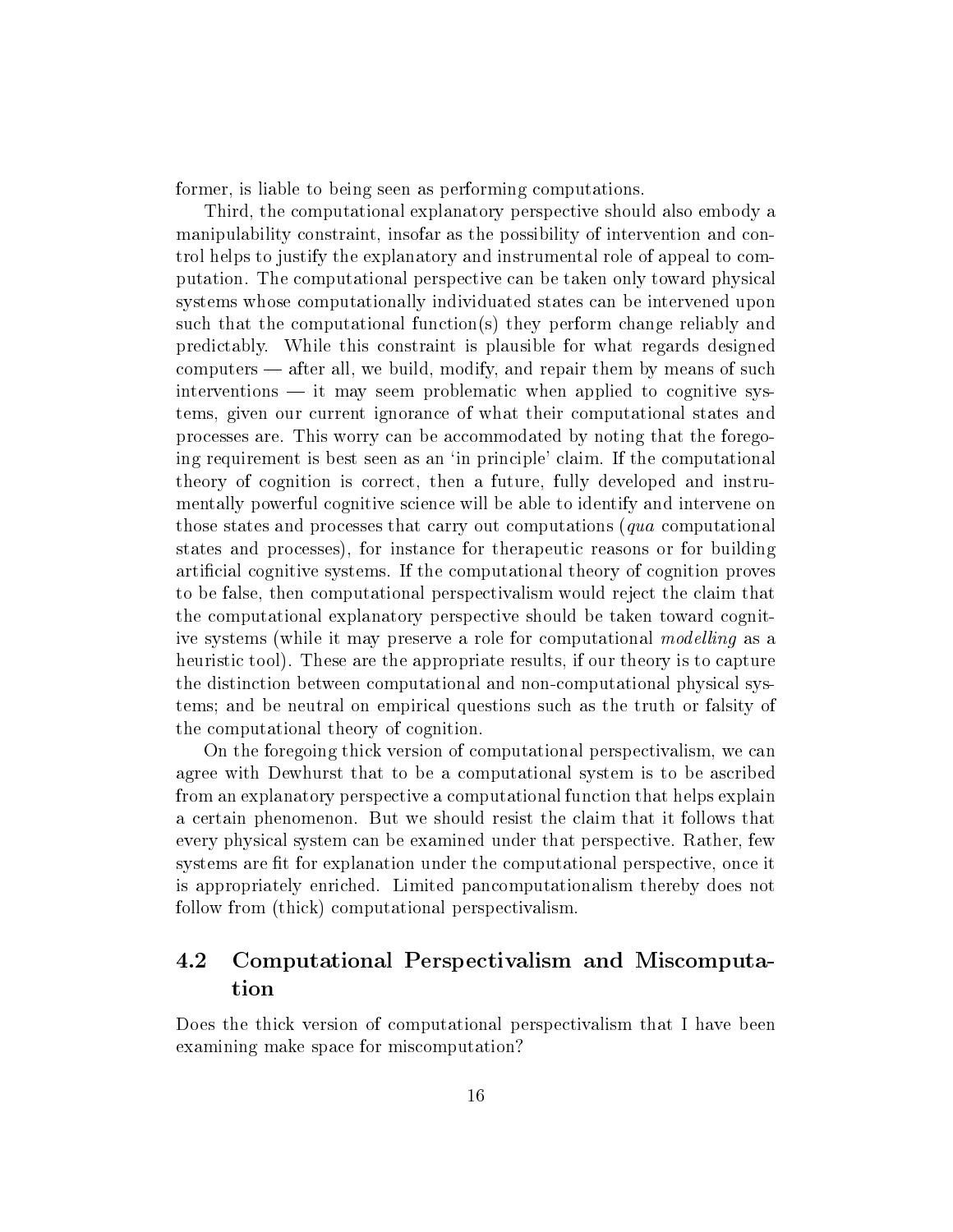I think it does. Factors such as the explanatory targets and the accepted conceptual and methodological framework of a certain domain of science, as we have seen, partly constitute a (thick) explanatory perspective. Such factors, together, ground a notion of what a certain type of system is supposed to do. For under a certain explanatory perspective, a type of system will be seen as contributing or failing to contribute to the phenomenon or capacity that is the target of explanation, while the overall research framework will help determine the proper way of individuating the system, its causal interactions and roles, and its proper decomposition into parts and their activities<sup>14</sup>.

Take computational neuroscience. At the basis of most of the efforts in the field lies the idea that brains are computational systems (Kriegeskorte & Douglas 2018). That foundational hypothesis is based, at least largely, on independent theoretical considerations as well as on inference to the best explanation. The notion of computation plays a central role in explaining the capacity of cognitive processes to generate appropriate behaviour on the basis of external inputs (e.g. sensory information) and internal states (e.g. beliefs about the world), an achievement that no other theoretical posit has to date been able to accomplish (Carandini & Heeger 2012, Wang & Krystal 2014).

Given the explanatory target of computational neuroscience, i.e. explaining by means of computational states and processes how organisms behave, the specific research projects it pursues have as their starting point a certain cognitive capacity that organisms display, and which is to be, at least partly, computationally explained. For instance, given the ability of certain kinds of organism to acquire information about the shape of objects from visual stimuli, it can be hypothesised that part of the explanation is that mechanisms within the visual system have the function to perform computations that extract contour information from shadow information. Experimental and modelling work can confirm or disconfirm the hypothesis, as well as help individuate the mechanisms that perform the relevant computations (e.g. Lehky & Sejnowski 1988, Khuu et al. 2016). The scientific framework also has the tools to type mechanisms and their functions in such a way that they can be generalised to a more or less extended domain of types of organism. Contributions from other disciplines, such as evolutionary biology and ethology, may suggest possible selection processes or contributions to objective goals that lend force to ascribing teleofunctions to the relevant

<sup>14</sup>Thus understood, Craver's (2013) mechanistic perspectivalism is thick.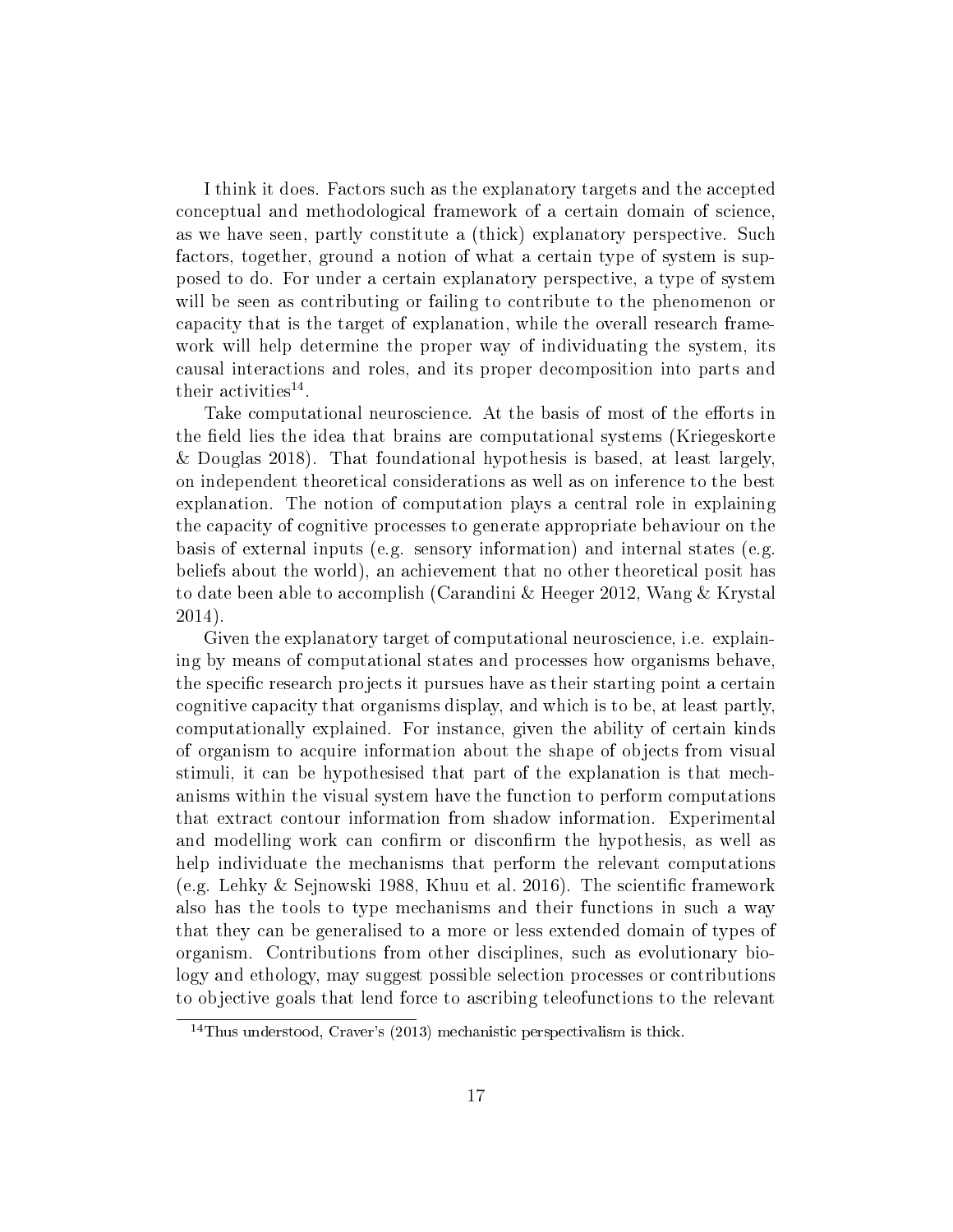mechanisms. Therefore, if future work should establish that visual systems include mechanisms whose function it is to perform those computations, organisms belonging to the type whose relevant mechanisms do not extract  $\alpha$  contour information from shadow information  $\sim$  but rather compute some  $other function — miscompute.$ 

In brief, thick computational perspectivalism has the tools both to determine, in light of conceptual and methodological considerations, what systems are to be seen as computational under a non-arbitrary explanatory perspective; as well as which function ascriptions are appropriate given the explanatory aims and classicatory practices embedded in the explanatory perspective.

It is possible that different (thick) explanatory perspectives may ascribe different computational functions to the same mechanisms, perhaps even in such a way that they take as instances of correct computation what current computational neuroscience sees as instances of miscomputation. Similarly, within computational neuroscience incompatible hypotheses about the computational functions of certain brain mechanisms may be put forward. From this, however, it does not follow that the notion of miscomputation is trivial, or arbitrary. For any alternative framework would be in direct competition with current computational neuroscience. Its different methodological and classicatory practices, which lead to the alternative function ascriptions, would need to be assessed and compared to the current framework in light of the preferred theoretical, methodological, and evidential virtues that the relevant scientific communities adopt as criteria for theory choice. Analogously, incompatible hypotheses within computational neuroscience would be in competition, and the choice between them dictated by the criteria for theory choice of the field. What would trivialise miscomputation is the claim that there is no non-arbitrary way of distinguishing appropriate from inappropriate computational function ascriptions. Showing that there is competition between scientic frameworks or hypotheses falls considerably short from lending force to that claim (Morrison  $2011$ )<sup>15</sup>.

In sum, thick computational perspectivalism can make space for miscom-

<sup>15</sup>As an aside, note that thin computational perspectivalism has trouble giving a nontrivial account of miscomputation. For given the few constraints imposed on perspectives and what falls under them, one is free to prescribe different computational functions to the same system under the same mechanistic decomposition  $-$  i.e. preserving all individuated parts and activities. It follows that any physical system can legitimately be seen as correctly computing a function  $f$ , and equally legitimately as miscomputing an indefinite number of functions  $q, h, q...$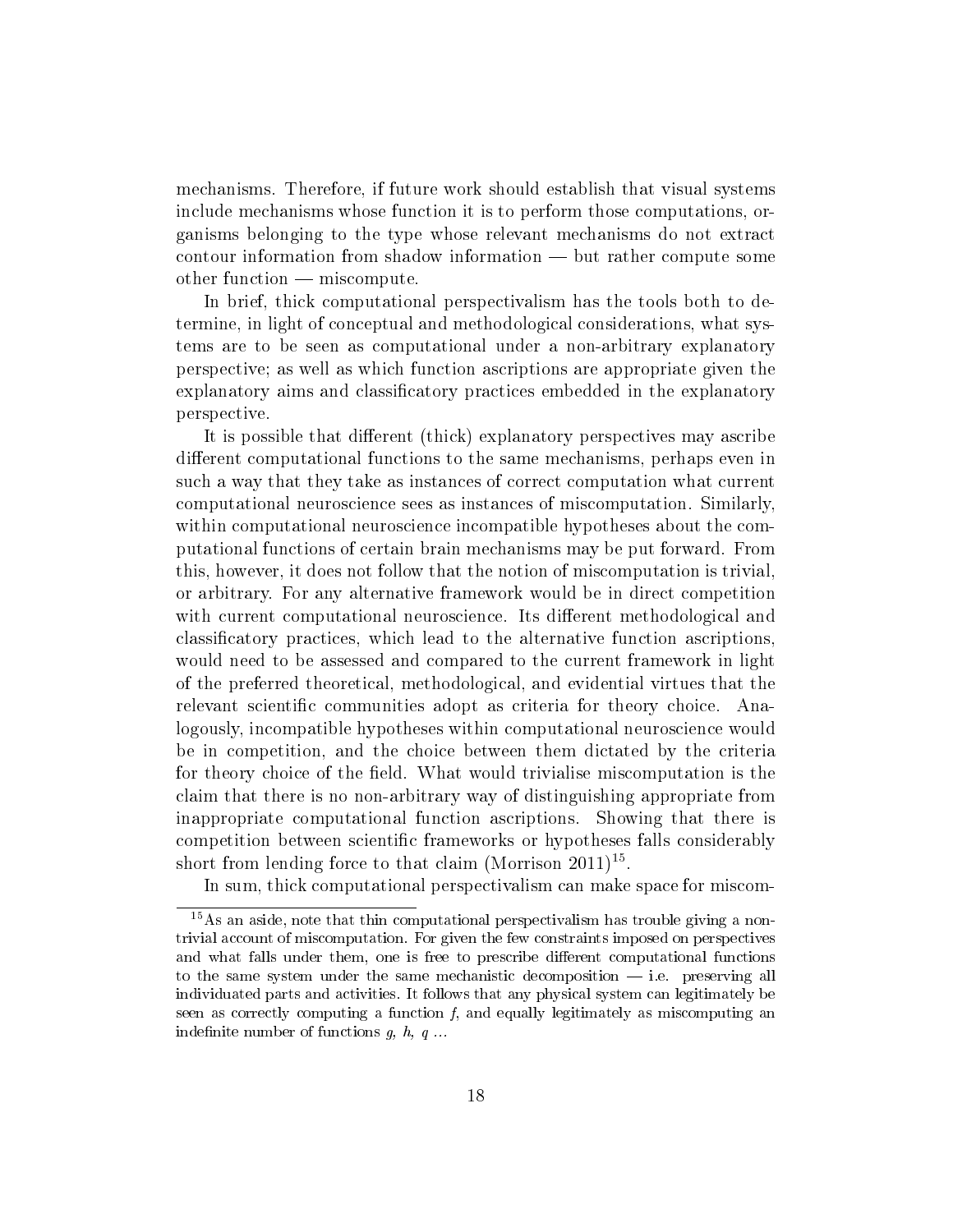putation, thereby fullling the relevant desideratum on theories of physical computation. What remains to be seen is to what extent computational perspectivalism differs from standard, teleo-based theories of computation. And if it does differ, what species of perspectivalism it is: innocuous, epistemic, or ontic. It is by considering these questions, I suggest, that the problems with computational perspectivalism come to surface. Even though it has the tools to satisfy desiderata (i) and (ii), it has trouble with descriptive accuracy and explanatory adequacy as prescribed by (iii).

# 5 The Varieties of Computational Perspectivalism Assessed

Computational perspectivalism has it that attribution of computational functions, and thereby of computational nature to physical systems depends on taking a specific kind of explanatory perspective toward them. As we have seen, a thick version of the view is particularly attractive, since it seems to do away with the potentially problematic appeal to objective teleofunctions, whilst keeping at bay pancomputationalism and making space for miscomputation. In this section, I examine whether these apparent advantages survive a closer look. I argue that computational perspectivalism ends up in an uncomfortable dilemma. If it tries to be an innocuous kind of perspectivalism, it either collapses into causal views of computation, or into the teleo-based mechanistic account. If on the other hand stronger forms of perspectivalism are upheld, the resulting views suffer from important shortcomings.

The central criterion that distinguishes innocuous from non-innocuous types of perspectivalism is the commitment, or lack thereof, to there being perspective-independent facts about the world, and about which we can acquire knowledge. In the case of computational perspectivalism, the claim is limited to computational facts. Innocuous computational perspectivalism has it that by means of the relevant thick explanatory perspective(s) we acquire knowledge about the perspective-independent nature and structure of computational physical systems. Epistemic computational perspectivalism is neutral about the perspective-independent existence of computational physical systems, for it holds only that we cannot know any perspectiveindependent facts about them. Ontic computational perspectivalism, finally, claims that the notion of computation is ontologically dependent on the perspectives that we take, and thereby that computational systems, as computational, have no perspective-independent existence.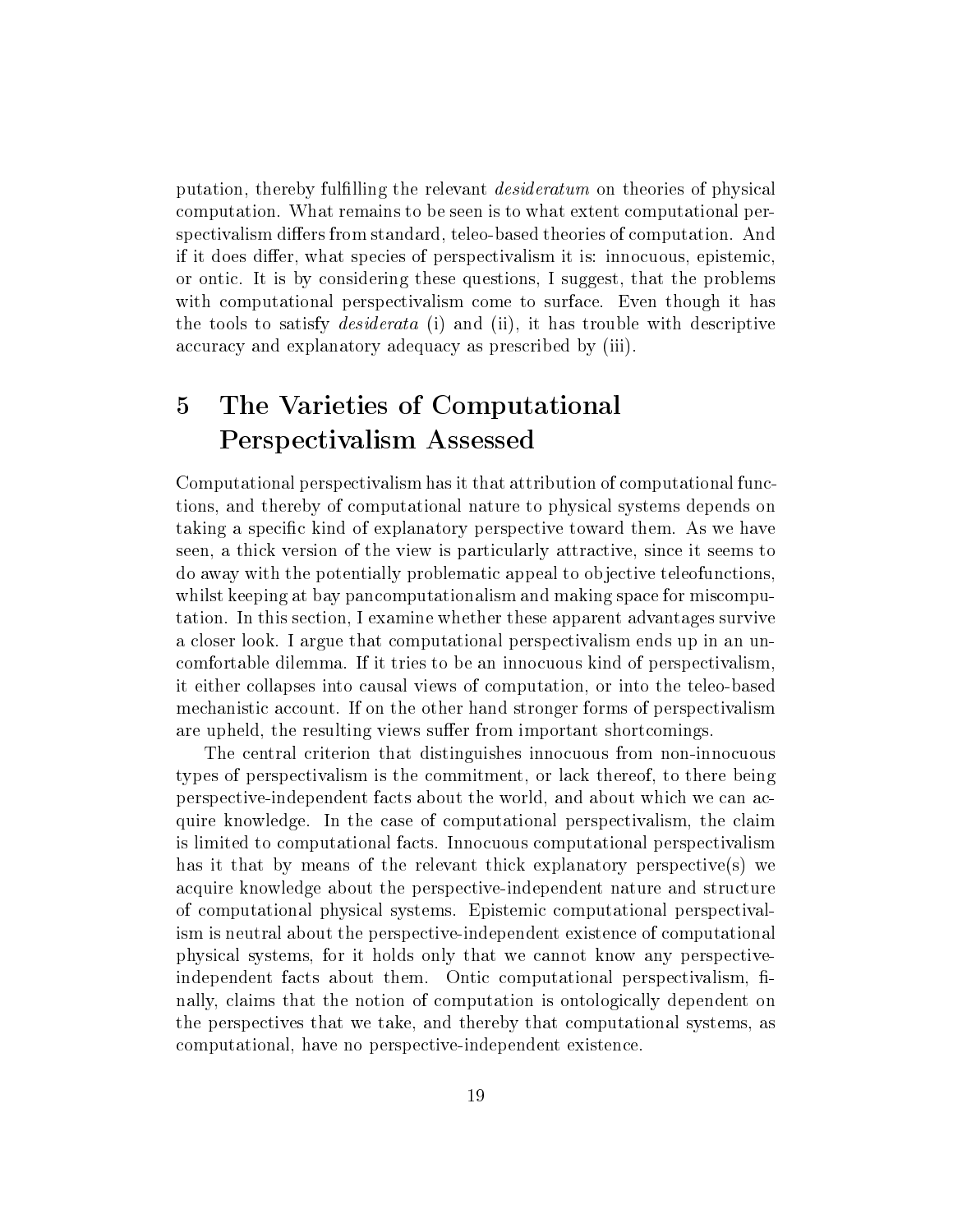Let us now turn to the relations between the varieties of computational perspectivalism and the other accounts currently on offer, with an eye to assessing their relative promise.

### 5.1 Innocuous Computational Perspectivalism

According to innocuous computational perspectivalism, computational explanations (i.e. explanations from a computational explanatory perspective) tap into objective, non-perspectival features of the world. First, they capture, as a minimum, perspective-independent aspects of the causal organisation of physical systems: the causal regularities instantiated by types of internal states and their transitions describable by a computational function. Second, as we have seen in section 4.2, thick explanatory perspectives also include prescriptions about how a computational system should behave, i.e. what its proper or normal behaviour is. This introduces a sort of normativity into the notion of computation, making space for miscomputation. Varieties of innocuous computational perspectivalism all agree on the former claim, while they differ for what regards the latter. More precisely, there are two stances that an innocuous perspectivalist may take toward the normativity of physical computation.

First, a computational perspectivalist may deny that normativity is essential to the notion of computation, seeing function ascription as merely heuristic. This seems to be the view that Dewhurst (2018a) prefers. As I argued in section 2.1, however, this position is unsatisfactory. It is equivalent to a purely causal theory of computation, as the one defended by Chalmers (2011), whereby computation is little more than a label for abstract causal structure. As we have seen, on causal theories the notion of computation has no distinctive explanatory value over and above that of abstract causal structure. Moreover, denying that computation is normative fails to make space for miscomputation, and thus does not do justice to our best computer and cognitive sciences, in which miscomputation plays an important explanatory role. For these reasons, I take that this form of innocuous perspectivalism, which is actually a causal theory of computation, should be rejected.

A second option is to hold that normativity is essential to physical computation, and that function ascriptions made from the relevant explanatory perspective(s) capture perspective-independent features of computational systems. This view has much to recommend it, but it is indiscernible from the mechanistic account presented in section 2. For it accepts that the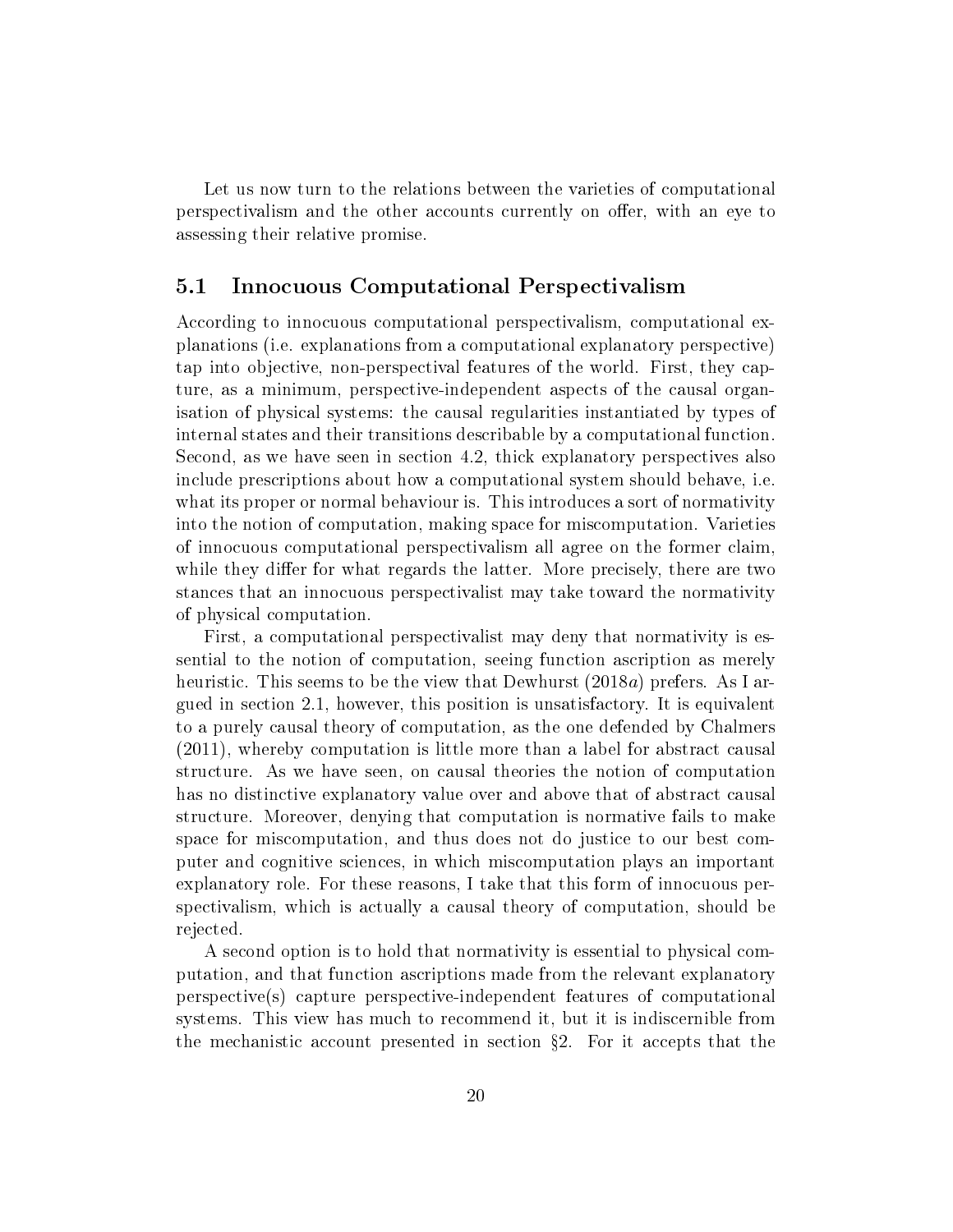relevant explanatory perspectives reveal both the perspective-independent causal structure of computational systems, which mechanistic decomposition captures; and the teleofunctions to compute that those systems have independent of our explanatory perspectives, which are captured by theories of teleological function. This second sort of innocuous computational perspectivalism, as much as the first, is not a distinct theory. It is just the kind of innocuous perspectivalism that the teleo-based mechanistic view accepts (Piccinini 2015, p. 142).

Another option is to accept that normativity is essential to the notion of physical computation, but hold that it depends intrinsically on explanatory perspectives. This kind of perspectivalism is no longer innocuous. For if it claims that computation essentially involves miscomputation, and that miscomputation essentially depends on explanatory perspectives, then the notion of computation may not capture perspective-independent features of the world. A strong form of perspectivalism is thus at play, to be examined in the next section.

In sum, innocuous computational perspectivalism, contra Dewhurst (2018a), is not really in the cards. It collapses into existing theories of computation, either causal or teleo-mechanistic. The perspectivalist about computation has other options available, but they are far from innocuous.

### 5.2 Non-Innocuous Computational Perspectivalism

Epistemic computational perspectivalism is the view that we cannot acquire perspective-independent knowledge about physical computational systems. The view only makes an epistemic claim, and is therefore neutral on the ontological status of physical computation. There are two main grounds for holding epistemic computational perspectivalism: a) because the notion of computation is instrumentally or pragmatically useful, but may not correspond to actual features of the world; or b) because computation is ontologically dependent on explanatory perspectives. The former is identical, or close enough, to instrumentalism about computation. The latter is identical to ontic perspectivalism. In what follows I will examine these two varieties of non-innocuous computational perspectivalism in turn.

#### Computational Instrumentalism

Schweizer (2016, 2019) advocates an explicitly instrumentalist theory of computation. According to him, the notion of computation does not capture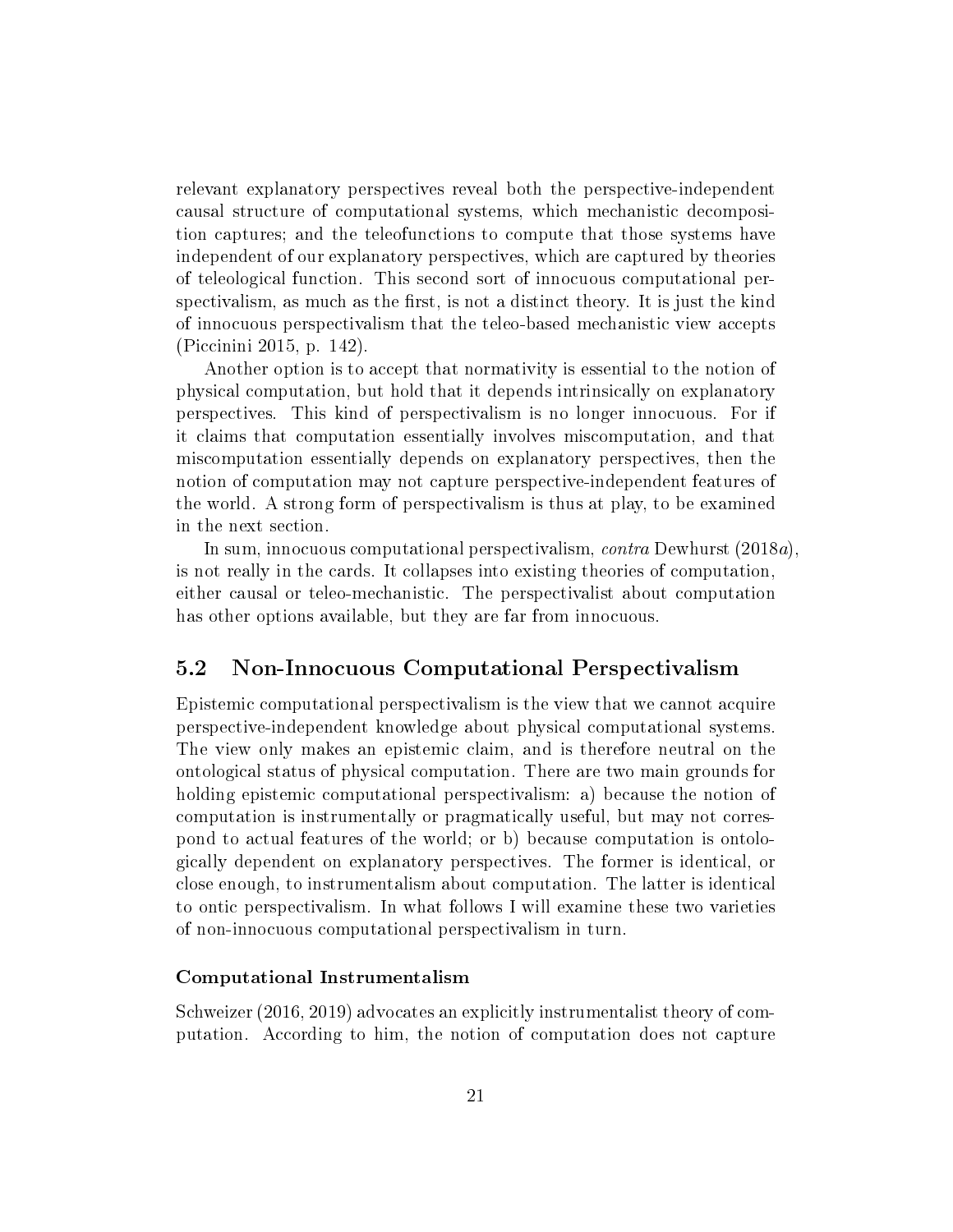objective features of the world, but is nonetheless a useful conceptual tool that plays a heuristic role in several scientific fields  $-$  especially in the computer and cognitive sciences. Performing computations is not a property that physical systems have objectively, but rather depends on an `purely observer-dependent act of ascription'. Such computational ascriptions are constrained in their scientic appropriateness by pragmatic constraints that make appeal to computation more or less useful  $-$  the most central of which were introduced above, in section §4. For Schweizer, application of some or all of these constraints depends on the explanatory context. Different explanatory and instrumental contexts motivate the employment of pragmatic constraints which may play no role in other contexts.

Even in those contexts in which application of the notion of computation is explanatorily useful, there is no ontological commitment to the systems under investigation performing computations. Although these considerations are compatible with a neutral position on the (perspective-independent) existence of physical computations, Schweizer rejects the idea that there are physical systems that actually compute. His instrumentalism is underlain by ontological eliminativism about computation. His main argument for this claim is a familiar one. He agrees that miscomputation is essential to computation, that is, that the notion of computation is cogent only if it includes a normative element. However, like Craver (2013), Schweizer is sceptical about natural teleology. Therefore, the normativity of computation, according to him, can only come from prescriptive interpretations that observers impose on physical systems. Physical computation cannot thereby be a perspective-independent feature of systems in the world.

There are several problems with instrumentalism about computation. First, one of its underlying motivations, i.e. scepticism about natural teleology, seems problematic when we look at the explanatory practices of the life sciences. The notion of teleological function is part and parcel of several of our mature biological sciences, as is the appeal to normative considerations to explain deviations from appropriate functioning in terms of abnormal internal workings or abnormality in the environment. As we have seen, there are several plausible proposals on how to naturalise teleology. Schweizer (2019) quickly dismisses these attempts, in a way similar to Craver (2013), on the grounds that teleofunctions are underlain purely by causalhistorical factors. However, this is hardly a counterargument: the project of naturalisation is exactly to rid the notion of 'anthropomorphic heuristics', grounding it in causal features of the world. Borrowing Jerry Fodor's famous phrase (originally about naturalising intentionality), if teleofunctions are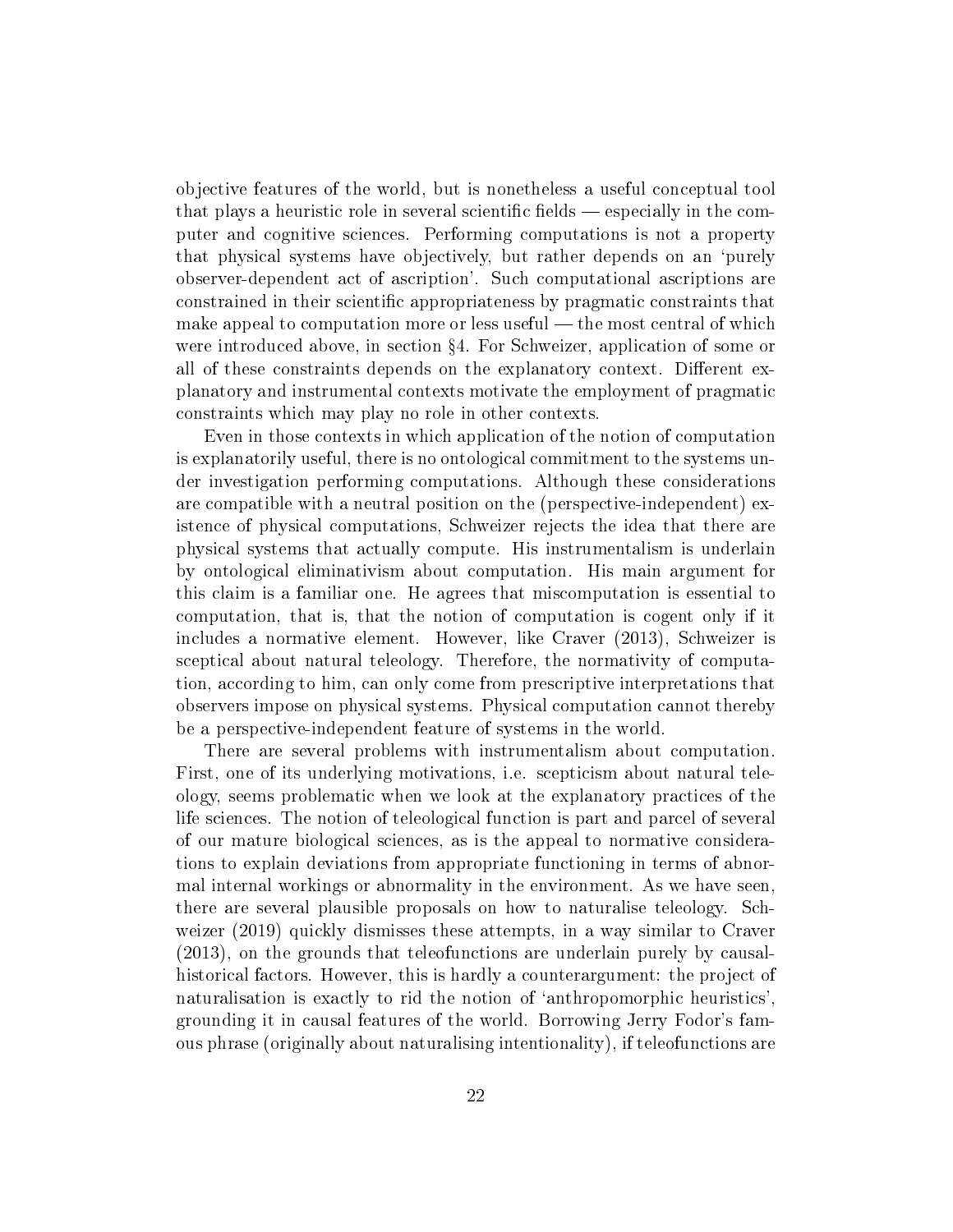real, they must be really something else.

For a sceptic about teleofunctions, the considerations above may be unconvincing. They may think that the promise of current theories of natural teleology is only apparent and will not hold out. This sort of sceptical challenge is notably difficult to counter a priori. Although I cannot offer a full defence of natural teleology here, the fruitfulness of the notion in scientific practice, as well as the philosophical consensus around its explanatory role (if not its nature), provide at least prima facie reasons to place the burden of proof on the sceptic $16$ .

Second, analogous considerations from explanatory adequacy and descriptive accuracy regarding scientific practice suggest another way in which perspectivalism is problematic. The computer and cognitive sciences seem, at least often enough, to be committed to the claim that the systems they build and investigate are really computational; in contrast to systems that can merely be modelled computationally. By denying that computations are objective features of the world, instrumentalism about computation is at odds with these practices. If we consider explanatory adequacy and descriptive accuracy to be relevant criteria for philosophical theory choice, as per desideratum (iii), realist views of computation such as the teleo-based mechanistic account have the upper hand<sup>17</sup>.

Instrumentalists about computation can reply in two ways. First, they may endorse a general instrumentalist view of science in which the theoretical posits of our best sciences do not involve ontological commitment, making the considerations above void. Although this is an acceptable move, it makes computational instrumentalism lose much interest, given that it simply flows from a much broader instrumentalism about scientific posits assessment of which is well beyond the scope of this paper. Second, and more interestingly, computational instrumentalism may be defended by showing: i) that there are good reasons for withholding ontological commitment to computation specifically; and ii) that other factors make it so that the notion is nonetheless ineliminable from our best explanations in computer and cognitive science<sup>18</sup>. Let us start with ii), which I believe helps shed light on i).

<sup>16</sup>For analyses and defence of the role of teleofunctions in the life sciences as well as of influential naturalistic theories of teleology, see Godfrey-Smith (1993), Griffiths (1993), Huneman (2013), Neander (2017).

<sup>&</sup>lt;sup>17</sup>Sprevak (2018) also appeals to explanatory adequacy and descriptive accuracy in criticising anti-realist approaches to computation in the cognitive sciences.

 $^{18}$ I am indebted to an anonymous referee to this journal for pressing me on this point.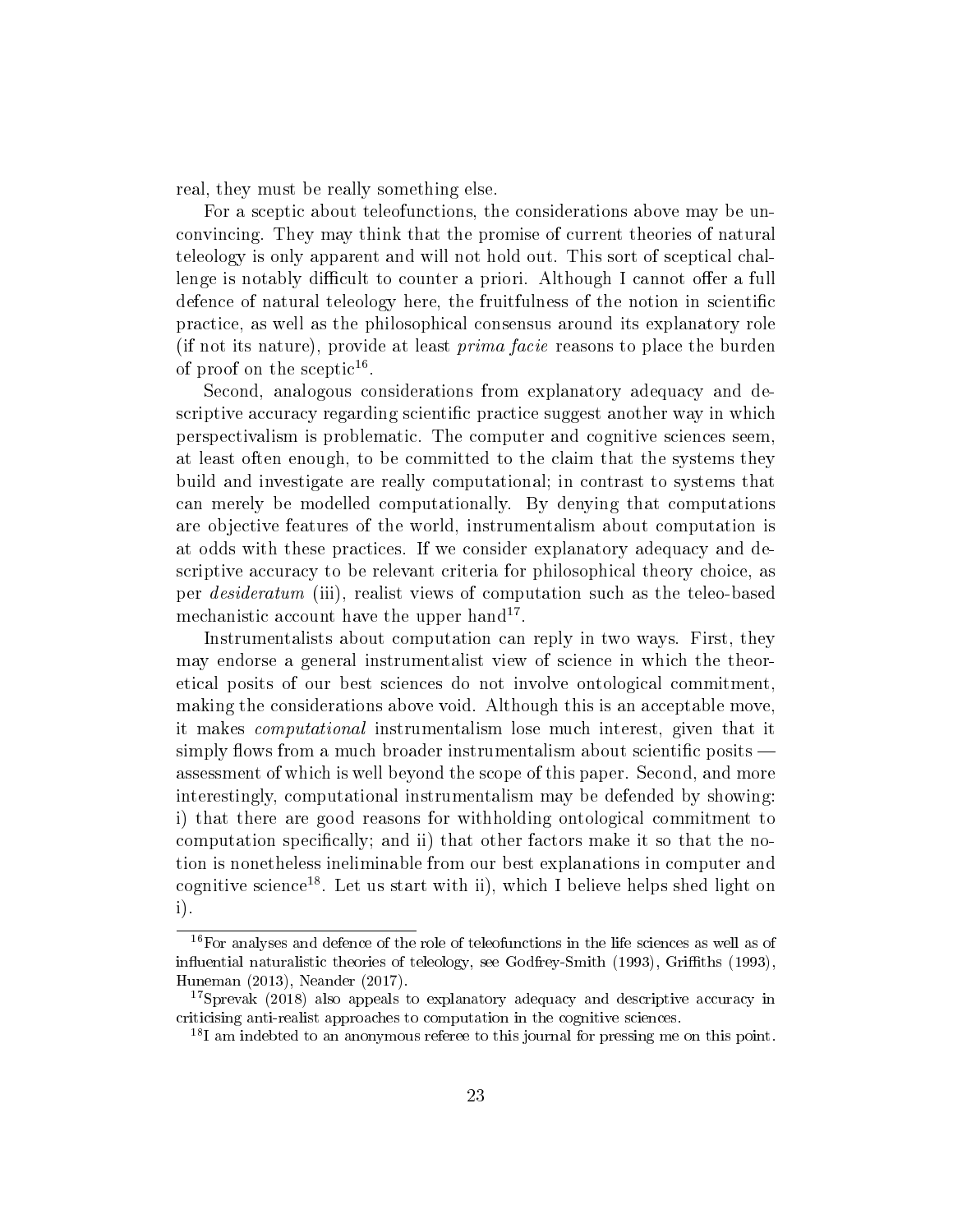As we have seen, Schweizer claims that appeal to computation is useful insofar as it allows better prediction, intervention, and control when applied to complex physical systems that feature certain types of flexible and reliable behaviour. Applying the notion of computation to such systems leads to epistemic and instrumental gains, justifying the presence of the notion in scientific explanations despite the denial of ontological commitment to computation. Thus, the instrumentalist may reply, we need not ontologically commit to computations in order to recognise the explanatory role and purchase of the notion in our best sciences.

I take this line of reasoning to be unconvincing. The epistemic and instrumental advantages that computation provide us with are themselves in need of explanation. If those advantages are due to the fact that the notion best captures actual features of systems relevant for some kinds of explanation, e.g. how they reliably and flexibly transition from a variety of different inputs to task-appropriate outputs, then it becomes unclear in which sense ontological commitment to computation is being denied. It may turn out that such epistemic and instrumental considerations lead to different views of the nature of physical computation than the ones currently on offer, but the resulting view will nonetheless be realist.

It may be replied that the instrumentalist actually makes a weaker claim than the one I suggest above  $-$  a claim about usefulness, while I helped myself to the idea that computation best captures some features of the world. But this reply is of no help, for it does not explain why our best explanations in computer and cognitive science appeal to physical computation. Appeal to mere usefulness without ontological commitment implies  $-$  short of general scientific instrumentalism  $-$  that the computer and cognitive sciences can (and should) come up with better explanations that involve only posits that we ontologically commit to. The instrumentalist about computation, however, has provided no clear guidance about what those explanations should look like.

Moreover, the principle of inference to the best explanation (IBE) spells trouble for instrumentalism: if positing computations is the best way to explain some phenomena, as least at the current state of our best sciences, then we should, as a working hypothesis at least, commit to their existence. The computational perspectivalist can resist this argument only by either denying the principle of inference to the best explanation in general, thus sliding toward a general instrumentalist view of science as a whole; or denying that IBE applies to the notion of computation in particular.

The former strategy, as we have seen, is not particularly interesting for a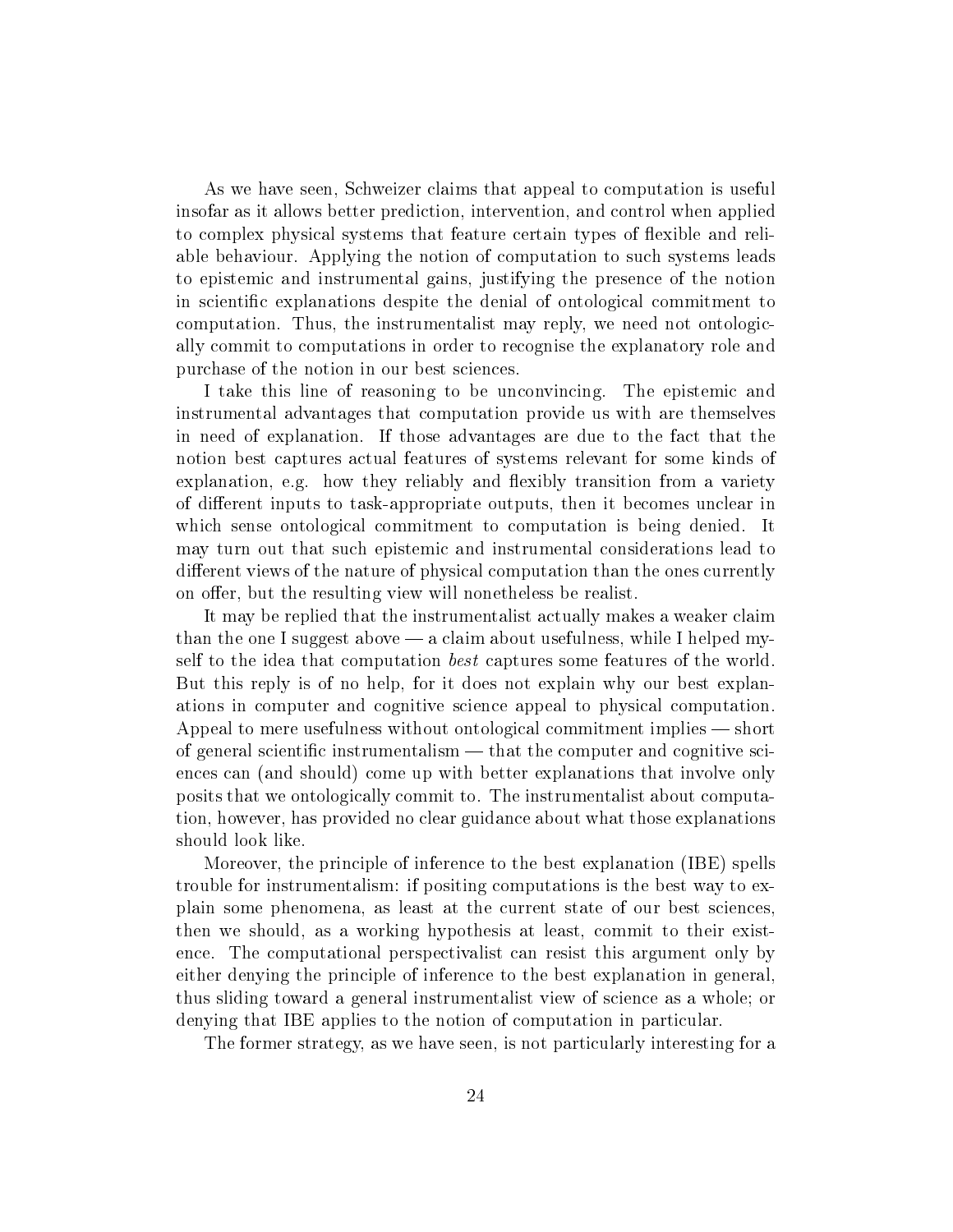theory of physical computation. The latter, on the other hand, is motivated by two claims that we are already familiar with, and that bring us back to i) above: computation is normative, and there are no sources of normativity beside perspectival ascription. Therefore, theoretical posits that appeal to normativity, such as computation, are non-innocuously perspectival. Scepticism about natural teleology, as I pointed out, is at the heart of computational perspectivalism. Not much else speaks in favour of the view, as I hope to have shown. But I hope to have also shown that this is a rather problematic foundation for non-innocuous computational perspectivalism. Although the philosophical controversy about natural teleology is far from solved, there are at present good, though defeasible reasons for accepting the claim that teleofunctions are *bona fide* features of the world.

Even if one should prefer to remain neutral about natural teleology, attention to practice in the relevant sciences, and especially to the role of IBE in them, suggests that we should ontologically commit, as a working hypothesis, to physical computation. As Sprevak (2013) points out, most of the knowledge acquired by the cognitive sciences stems from accepting the posits that best explain the relatively partial and indirect experimental data available. Computation is one of these posits. There is not much left to guide cognitive science and justify its practices and results if IBE is (even partially) abandoned.

Finally, computational instrumentalism, if wedded to ontological eliminativism, a priori forbids a computational theory of cognition, a consequence that both Dewhurst (2018a) and Schweizer (2019) endorse. For if computation is only in the eye of the beholder, it cannot be at the foundation of what allows observers to behold, interpret, and ascribe  $\sim$  on pain of vicious circularity. At best, we can see the computational view of cognition as a useful fictional model, but not as a hypothesis about the nature of cognitive systems and of how they bring about intelligent behaviour. The hypothesis that cognition and intelligence are made possible partly by the performance of computations, one of the bases of cognitive science (and of much philosophy of mind), is taken out of the table by pure armchair reflection. This is a problematic way of rejecting an empirical hypothesis, oblivious to its  $\rm scientific~fruitfulness,$   $\rm(dis) confirming~evidence,$  and  $\rm explanatory~purchase^{19}.$ 

In brief, instrumentalism about computation is problematic, especially when compared to ontologically committed accounts of computation, such

<sup>19</sup>Ontologically neutral computational instrumentalism, on the other hand, leads to permanent quietism about the computational theory of cognition, a similarly problematic stance to take toward an empirical hypothesis.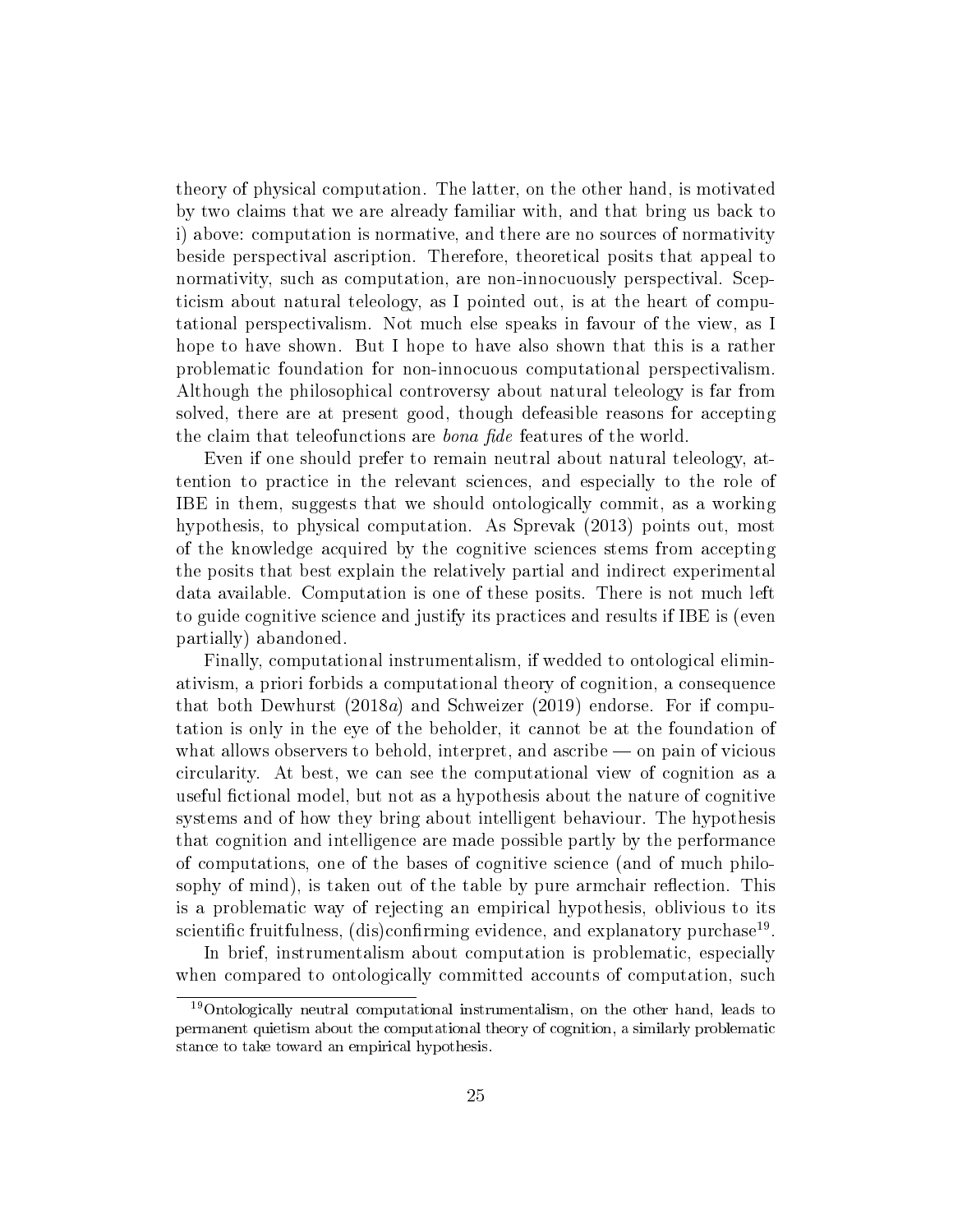as the teleo-based mechanistic view. The latter, in contrast to the former, is descriptively adequate, capturing the usage of the notion of computation in the computer and cognitive sciences; it is explanatorily adequate, doing justice to the explanatory practices and commitments of our best sciences; and it does not preclude a priori the truth of the driving hypothesis of cognitive science, i.e. that cognition is at least partly computational. These arguments are perhaps not as decisive as a realist may have wanted, but I think they are enough to shift the burden of proof to the computational instrumentalist, and to justify lending more credence to realism about computation than to instrumentalist views.

#### Ontic perspectivalism

The other non-innocuous option for the computational perspectivalist fares no better, and for largely similar reasons, so my treatment here will be brief.

On ontic perspectivalism about computation, facts about computational systems and processes are intrinsically dependent on perspectives, there being no non-perspectival facts about physical computation. Although ontic perspectivalism, in contrast to instrumentalism, ontologically commits to computation, it is unclear that it can be made plausible. Ontic perspectivalism claims that physical computation exists, but that its existence depends on perspectives we take toward the world. However, physical computation, in contrast to money, universities, social and political institutions, seems to be the wrong kind of thing to have its existence depend on mental states and/or social practices of sentient beings, or on the scientific perspectives they take<sup>20</sup>. In a weaker sense, the notion of computation does depend on our explanatory practices, on scientific communities, and so forth. The concept has been developed within certain explanatory projects, and its application in various branches of science depends on standards of scientic and explanatory adequacy. However, our sciences are mostly committed to the claim that natural and artificial computational systems exist, and would exist even in the absence of individuals and communities taking perspectives toward them.

 $20$ If the only computational systems in the universe are cognitive systems and artificial computers designed by them, then there is a kind of ontological dependence at play: computational systems would not have existed were it not for the existence of cognitive systems. However, this is not the relevant kind of dependence. Ontic perspectivalism claims that computation is ontologically dependent on explanatory perspectives taken by cognitive systems, not on the existence of cognitive systems per se.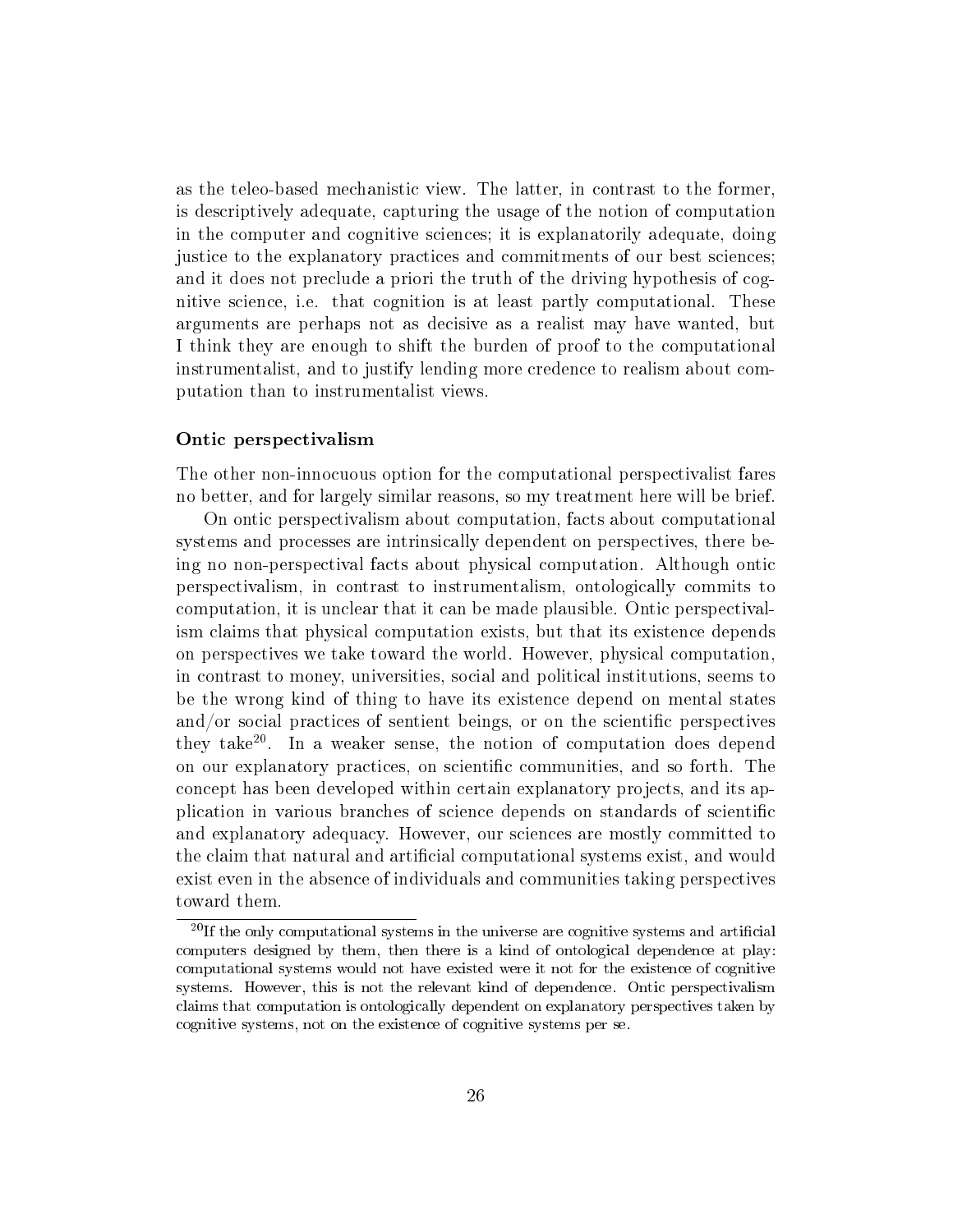Moreover, even if ontic perspectivalism about computation could be made plausible, it would share most of the shortcomings of computational instrumentalism. It precludes the hypothesis that cognition is computational, on pain of circularity; and it does not square well with the ontological commitments of the computer and cognitive sciences, since they do not typically take the existence of computational systems to depend on explanatory perspectives we take.

In sum, non-innocuous forms of computational perspectivalism are unsatisfactory. They fare badly when compared to teleo-based mechanistic views of computation. Eschewing natural teleology from the account of physical computation proves to be too high a price to pay for little gain.

# 6 Concluding Remarks

In this paper, I have argued that perspectival theories of computational individuation, as currently proposed, are not satisfactory. Innocuous computational perspectivalism is indiscernible from existing realist views of computation, of which the most plausible is the teleo-based mechanistic account. Non-innocuous versions of computational perspectivalism, on the other hand, have several important shortcomings. The mechanistic view is therefore to be preferred, despite its richer ontological commitments.

### Acknowledgments

I am indebted to Matteo Colombo, Joe Dewhurst, Margherita Arcangeli, three anonymous referees to this journal, as well as to audiences at the Computation and Causation in Cognitive Neuroscience Workshop 2018, in Cologne, and at the Philosophy of Mind colloquium of the Berlin School of Mind and Brain for helpful comments on previous versions of this material. This research was supported by the Berlin Center for Advanced Neuroimaging, Charité-Universitätsmedizin Berlin, and by the Science of Intelligence Cluster (funded by the Deutsche Forschungsgemeinschaft (DFG, German Research Foundation) under Germany's Excellence Strategy - EXC 2002 - Project ID 390523135).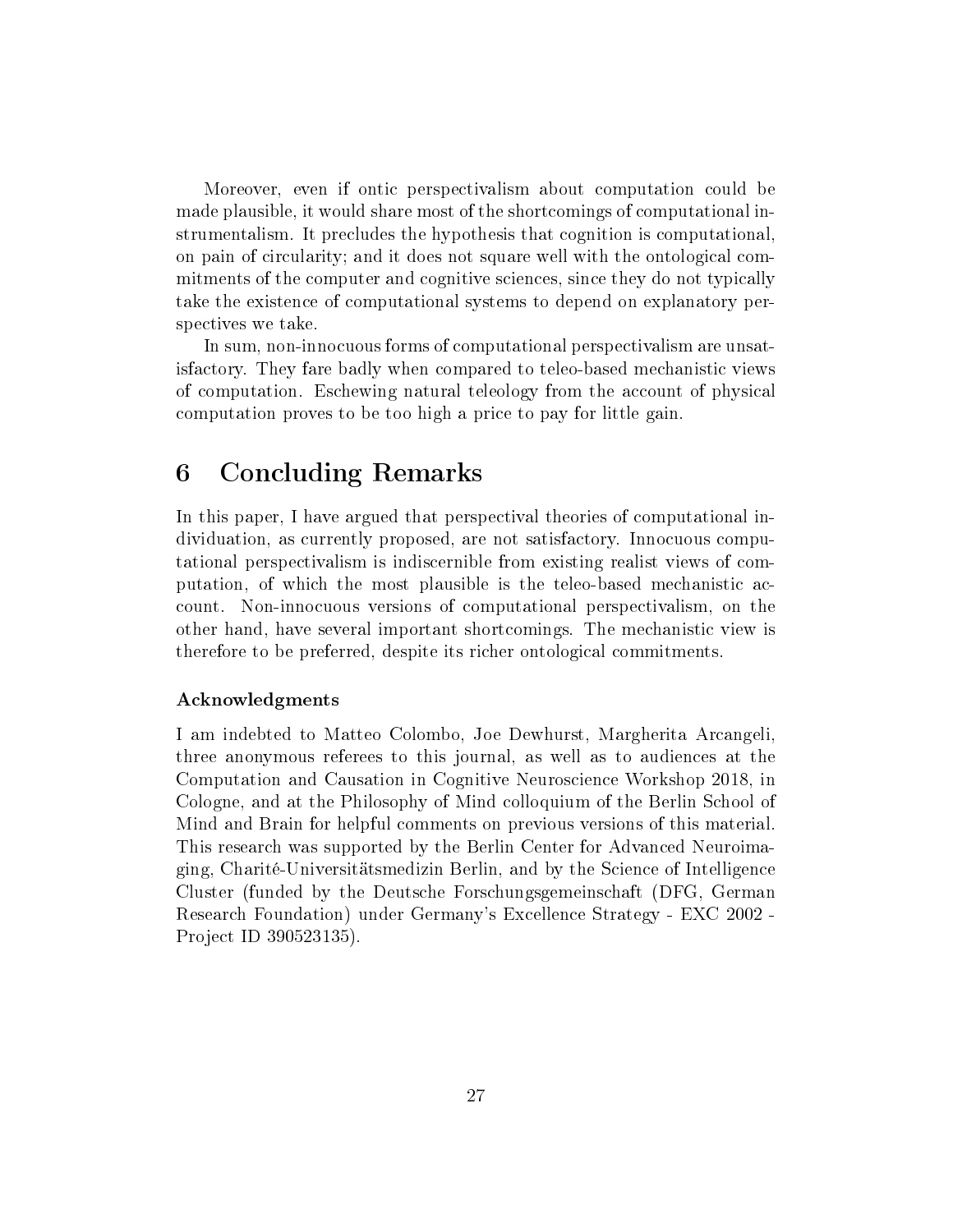# References

- Artiga, M. (2016), 'New perspectives on artifactual and biological functions', *Applied Ontology* 11, 89–102.
- Boorse, C. (1976), `Wright on functions', The Philosophical Review  $85(1), 70-86.$
- Carandini, M. & Heeger, D. J. (2012), `Normalization as a canonical neural computation', Nature Neuroscience  $13, 51-62$ .
- Chakravartty, A. (2010), 'Perspectivism, inconsistent models, and contrastive explanation', Studies in History and Philosophy of Science 41, 405– 412.
- Chalmers, D. J. (2011), `A computational foundation for the study of cognition', Journal of Cognitive Science  $12(4)$ , 323-357.
- Chalmers, D. J. (2012), 'The varieties of computation: a reply', *Journal of* Cognitive Science 13, 211-248.
- Coelho Mollo, D. (2018), `Functional individuation, mechanistic implementation: the proper way of seeing the mechanistic view of concrete computation', *Synthese* **195**, 3477-3497.
- Coelho Mollo, D. (2019), `Are there teleological functions to compute?', Philosophy of Science  $86(3)$ , 431-452.
- Colombo, M. (forthcoming), (Mis)computation in computational psychiatry, in F. Calzavarini & M. Viola, eds, 'New Challenges in Philosophy of Neuroscience', Springer.
- Colombo, M., Hartmann, S. & van Iersel, R. (2015), `Models, mechanisms, and coherence', The British Journal for the Philosophy of Science  $66(1), 181-212.$
- Craver, C. F. (2013), Functions and mechanisms: a perspectivalist view, in P. Huneman, ed., `Functions: Selection and Mechanisms', Springer.
- Dewhurst, J. (2018a), 'Computing mechanisms without proper functions', *Minds* & *Machines* **28**(3), 569-588.
- Dewhurst, J. (2018b), 'Individuation without representation', British Journal for the Philosophy of Science  $69(1)$ , 103-116.
- Fodor, J. A. (1985), 'Fodor's guide to mental representation: The intelligent auntie's vade-mecum',  $Mind XCIV(373)$ , 76-100.
- Fresco, N. (2014), Physical Computation and Cognitive Science, Springer.
- Fresco, N. & Milkowski, M. (forthcoming), `Mechanistic computational individuation without biting the bullet', British Journal for the Philosophy of Science .
- Fresco, N. & Primiero, G. (2013), 'Miscomputation', *Philosophy and Tech-*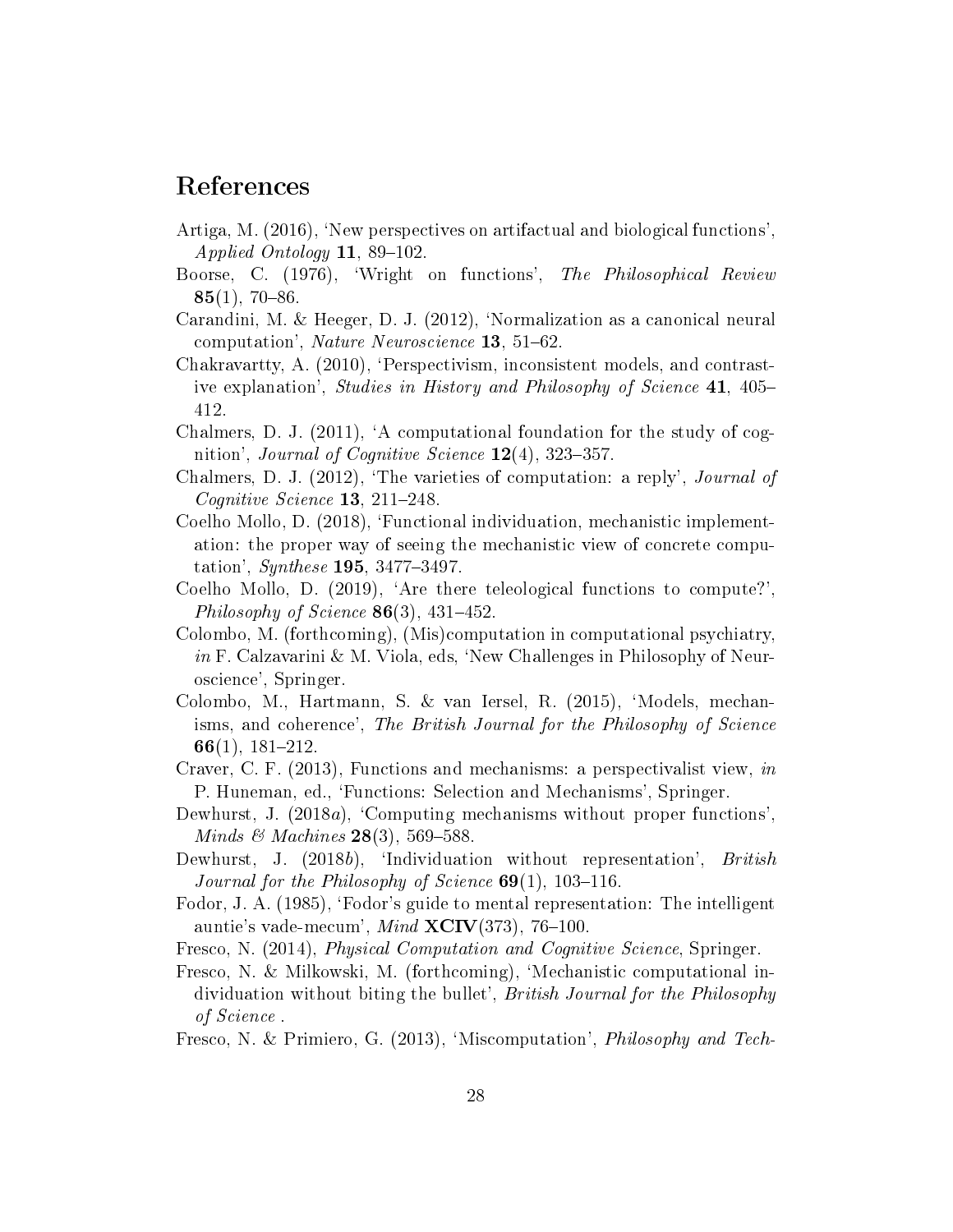nology  $26(3)$ ,  $253-272$ .

- Garson, J.  $(2011)$ , 'Selected effects and causal role functions in the brain: the case for an etiological approach to neuroscience', Biology and Philosophy  $26(4)$ , 547-565.
- Garson, J. (2013), 'The functional sense of mechanism', *Philosophy of Sci*ence  $80, 317 - 333$ .
- Giere, R. N. (2006), *Scientific Perspectivism*, Chicago University Press.
- Godfrey-Smith, P. (1993), 'Functions: Consensus without unity', *Pacific* Philosophical Quarterly  $74(3)$ , 196-208.
- Griffiths, P. E. (1993), 'Functional analysis and proper functions', *British* Journal for the Philosophy of Science 44, 409–22.
- Haimovici, S. (2013), 'A problem for the mechanistic account of computation', Journal of Cognitive Science  $14$ , 151–181.
- Haugeland, J. (1985), Artificial Intelligence: the very idea, MIT Press.
- Huneman, P., ed. (2013), Functions: selection and mechanisms, Springer.
- Ismael, J. (2016), 'How do causes depend on us? The many faces of perspectivalism',  $Synthese$  193, 245-267.
- Khuu, S. K., Honson, V. J. & Challinor, K. L. (2016), 'The influence of cast shadows on the detection of three-dimensional curved contour structure', *Perception* 45(4), 425-442.
- Kriegeskorte, N. & Douglas, P. K. (2018), 'Cognitive computational neuroscience', Nature Neuroscience  $21$ , 1148-1160.
- Lehky, S. R. & Sejnowski, T. J. (1988), 'Network model of shape-fromshading: neural function arises from both receptive and projective fields'.  $Nature$  333, 452-454.
- Machamer, P., Darden, L. & Craver, C. (2000), 'Thinking about mechanisms', Philosophy of Science  $67$ , 1-25.
- Maley, C. J. & Piccinini, G.  $(2017)$ , A unified mechanistic account of teleological functions for psychology and neuroscience, in D. M. Kaplan, ed., `Explanation and Integration in Mind and Brain Science', Oxford University Press, pp.  $236-254$ .
- Massimi, M. (2018), 'Four kinds of perspectival truth', *Philosophy and Phe*nomenological Research  $XCVI(2)$ , 342-359.
- Milkowski, M. (2013), *Explaining the Computational Mind*, The MIT Press.
- Millikan, R. G. (1984), Language, Thought, and Other Biological Categories: New Foundations for Realism, The MIT Press.
- Morrison, M. (2011), 'One phenomenon, many models: Inconsistency and complementarity', Studies in History and Philosophy of Science 42, 342-351.